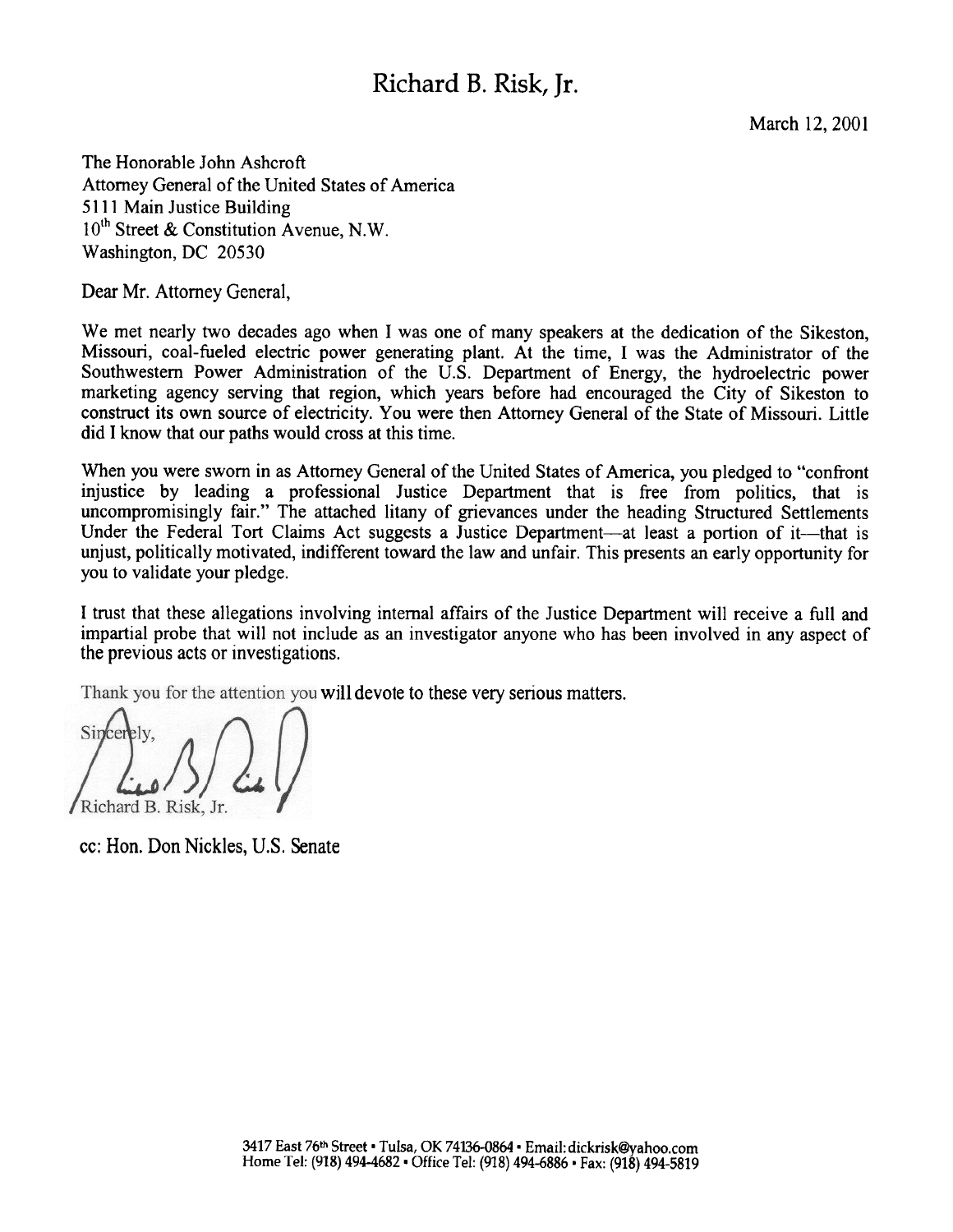# **Structured Settlements Under the Federal Tort Claims Act**

Grievance to the Attorney General of the United States of America

> Submitted by Richard B. Risk, Jr.

March 12, 2001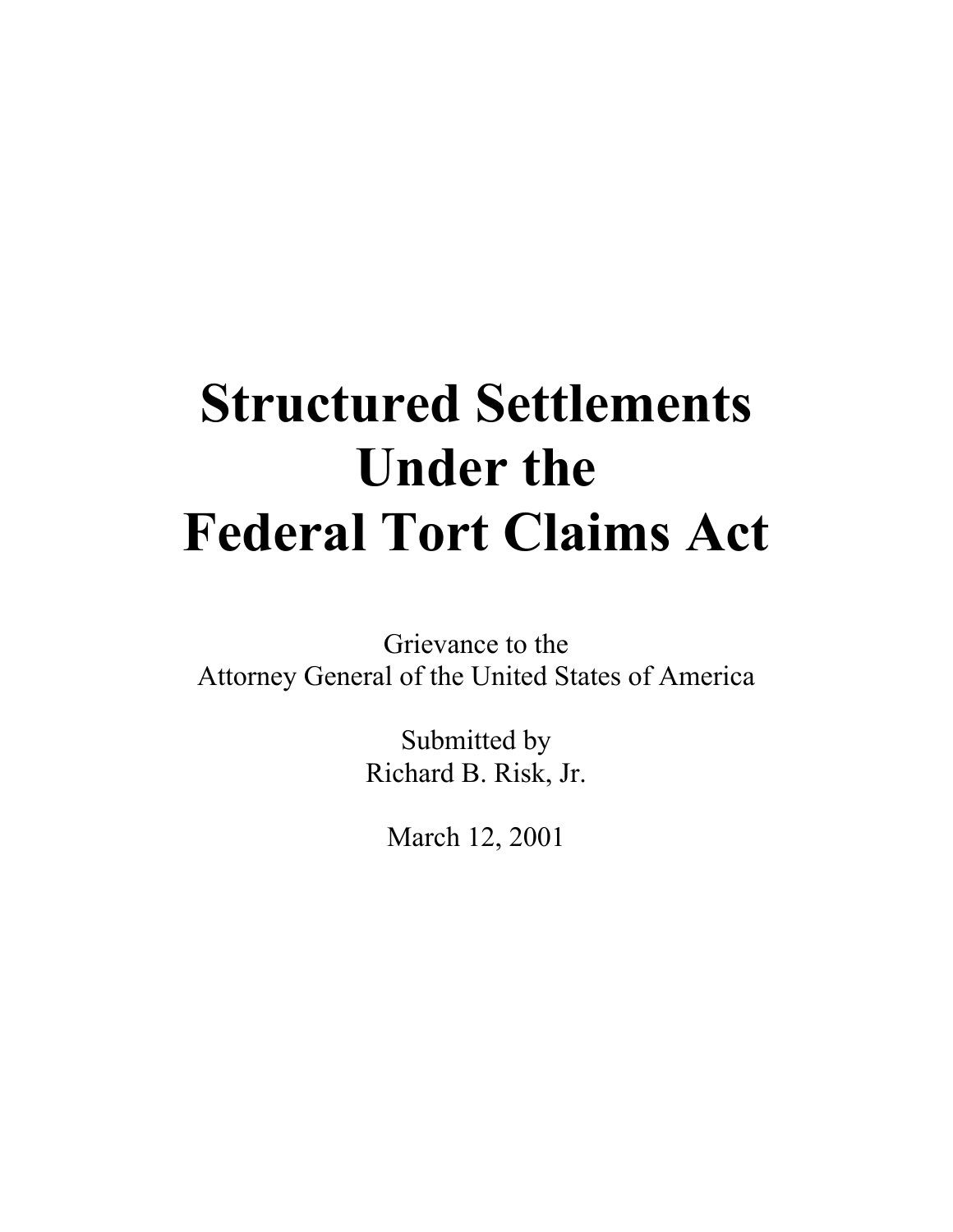# **Structured Settlements Under the Federal Tort Claims Act**

**The purpose of this correspondence is to call to your attention several standard procedures and practices of the U.S. Department of Justice, Civil Division, Torts Branch, that violate statutes, exceed delegated authority, violate the separation of powers doctrine, deny the constitutionally guaranteed rights of due process and equal protection, violate the constitutional prohibition against obligating money from the Treasury before it is appropriated, promote and condone acts of fraud, violate the rights of the states to regulate the insurance industry within their borders, and are contrary to public policy as expressed by Congress. I hereby request that you cause these unconstitutional and otherwise illegal activities within the U.S. Department of Justice to cease and desist immediately and that you take any appropriate remedial action against those employees of the government, as defined in 28 U.S.C. § 2671, who are responsible for them. Additionally, you should identify those who have been victimized by the U.S. Department of Justice, acting on behalf of the United States of America, and notify these victims of their right to pursue a claim for damages under the Federal Tort Claims Act and, if applicable, under Civil Rights Act provisions.**

The following documents referred to herein are appended for reference:

- a. Memorandum, subject: "Federal Tort Claims Act Settlements," dated May 10, 2000, from Jeffrey Axelrad, Director Torts Branch, Civil Division, U.S. Department of Justice, to FTCA Staff, Assistant United States Attorneys, and Agency Counsel.
- b. Memorandum, subject: "Selection of Structured Settlement Brokers," dated June 30, 1997, from John C. Dwyer, Acting Associate Attorney General, U.S. Department of Justice, to Assistant Attorneys General and United States Attorneys.
- c. Memorandum, subject: "Structured Settlements," dated July 16, 1993, from Jeffrey Axelrad, Director, Torts Branch, Civil Division, U.S. Department of Justice, to Reviewers.
- d. Letter, dated March 1, 1999, from Richard B. Risk, Jr., to Michael Bromwich, Inspector General, U.S. Department of Justice.
- e. Letter, dated May 7, 1999, from Michael R. Bromwich, Inspector General, U.S. Department of Justice, to United States Senator Don Nickles, transmitting Reference f.
- f. Memorandum, subject: "Review of the Department's Use of Brokers in Structured Settlements," dated January 17, 1995, from Michael R. Bromwich, Inspector General, U.S. Department of Justice, to John R. Schmidt, Associate Attorney General; Frank W. Hunger, Assistant Attorney General, Civil Division; Carol DiBattiste, Director, Executive Office for United States Attorneys.
- g. "Review of the Department of Justice's Use of Annuity Brokers in Structured Settlements," undated, attachment (excised) to document f above.
- h. Letter, dated July 7, 1999, Re: "OLA/99-R0474 MAP:MHH:MLF," from Melanie Ann Pustay (signed on her behalf by Michael H. Hughes), Deputy Director, Office of Information and Privacy, U.S. Department of Justice, to Richard B. Risk, Jr., transmitting Reference i.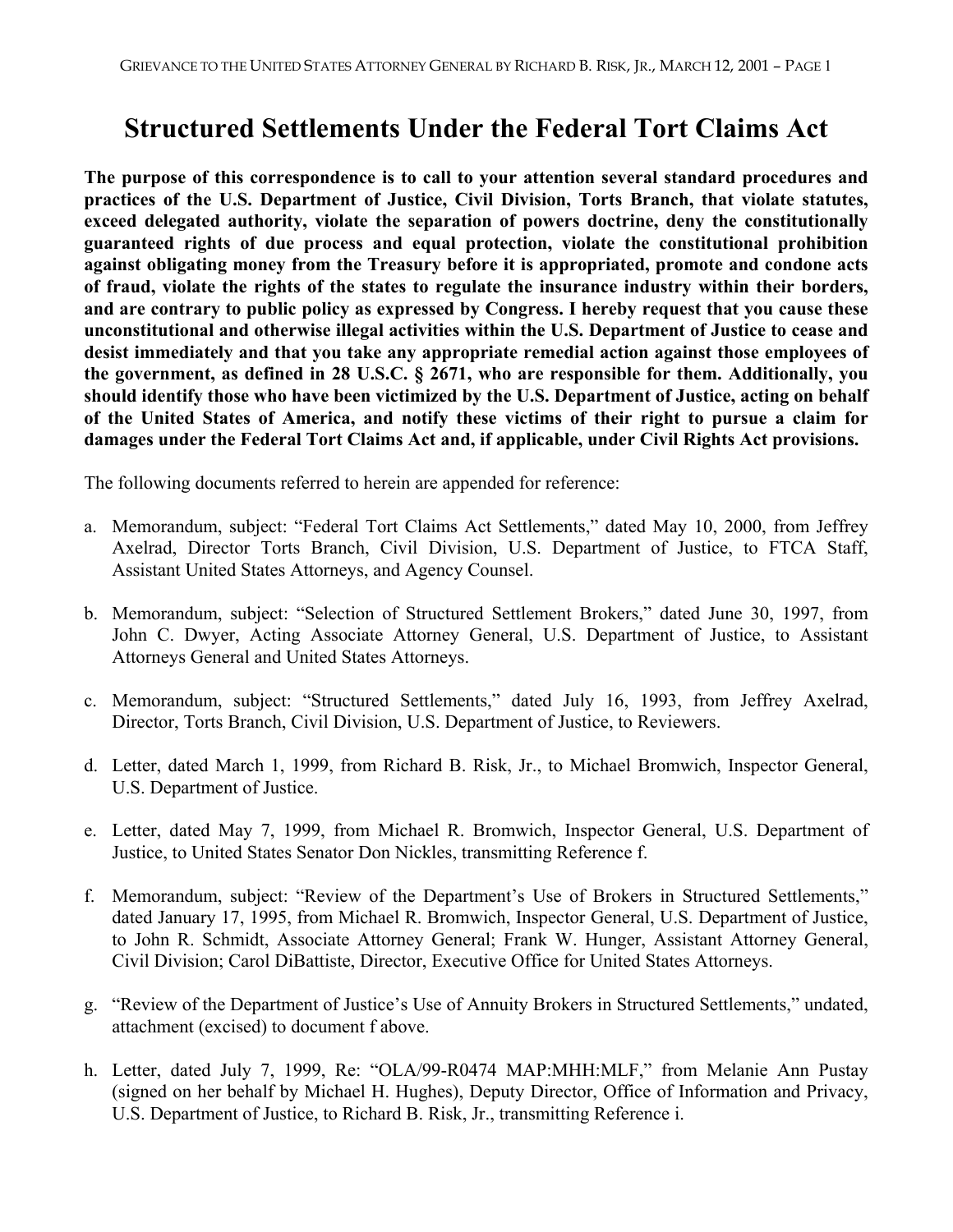GRIEVANCE TO THE UNITED STATES ATTORNEY GENERAL BY RICHARD B. RISK, JR., MARCH 12, 2001 – PAGE 2

- i. Letter, dated July 29, 1994, from United States Senator Don Nickles to Sheila F. Anthony, Assistant Attorney General, Office of Legislative Affairs, U.S. Department of Justice.
- j. Letter, dated November 17, 1999, Re: "Appeal No. 99-3203 RLH:KMF:CHA," from Richard L. Huff, Co-Director, Office of Information and Privacy, U.S. Department of Justice, to Richard B. Risk, Jr.
- k. Memorandum, subject: "Damage Issues in FTCA Cases," dated July 1992, from Jeffrey Axelrad, appended as item I.A.1, to "Damages Under the Federal Tort Claims Act," *Torts Branch Handbook*, U.S. Department of Justice, Civil Division.
- l. Specimen "Stipulation for Compromise Settlement and Release of Federal Tort Claims Act Claims Pursuant to 28 U.S.C. § 2677," designated "Use only for litigation structured settlements," September 1998 edition.
- m. Letter, dated December 7, 2000, from Richard B. Risk, Jr., to Jeffrey Axelrad, Torts Branch, Civil Division, U.S. Department of Justice.
- n. Letter, dated January 25, 2001, from James M. Kovakas, Attorney in Charge, FOI/PA Office, Civil Division.
- o. Letter, sent December 9, 2000, from Richard B. Risk, Jr., to the Honorable Janet Reno, Attorney General.
- p. Letter, dated December 9, 2000, from Richard B. Risk, Jr., to Carolyn D. Talley (or Her Successor), Assistant General Counsel/Chief Claims Adjudication, General Accounting Office.
- q. Letter, dated December 29, 2000, from Carolyn D. Talley, Senior Attorney, Financial Management Service, U.S. Department of the Treasury, to Richard B. Risk, Jr.
- r. Letter, dated January 5, 2001, from Richard B. Risk, Jr., to Carolyn D. Talley, Senior Attorney, Financial Management Service, U.S. Department of the Treasury.
- s. Letter, dated February 13, 2001, from Marty Weber, Disclosure Officer, Financial Management Service, U.S. Department of the Treasury.

I am a structured settlement broker and consultant, accredited as a Certified Structured Settlement Consultant (CSSC) by the National Structured Settlements Trade Association (NSSTA), of which I am a "Professional Member," in conjunction with the University of Notre Dame. Additionally, I am editor and publisher of the nationally distributed quarterly newsletter, *Structured Settlements*<sup>TM</sup>, which I have distributed for several years to key members of the Torts Branch. I am affected adversely by the policies and standard practices of the Torts Branch, which also impact the operations of the United States Attorneys and their staffs, as these policies and practices impede my ability to earn a living. I have already suffered irreparable economic injury as a result of the illegal conduct of the U.S. Department of Justice. My clients are namely trial attorneys who represent physically injured victims of tortfeasors, sometimes in cases involving the United States of America as the defendant. Their clients, in turn, when the United States of America is the defendant under the Federal Tort Claims Act, are also adversely affected by illegal conduct of the Torts Branch because they are being denied the benefits intended by Congress to which they are entitled.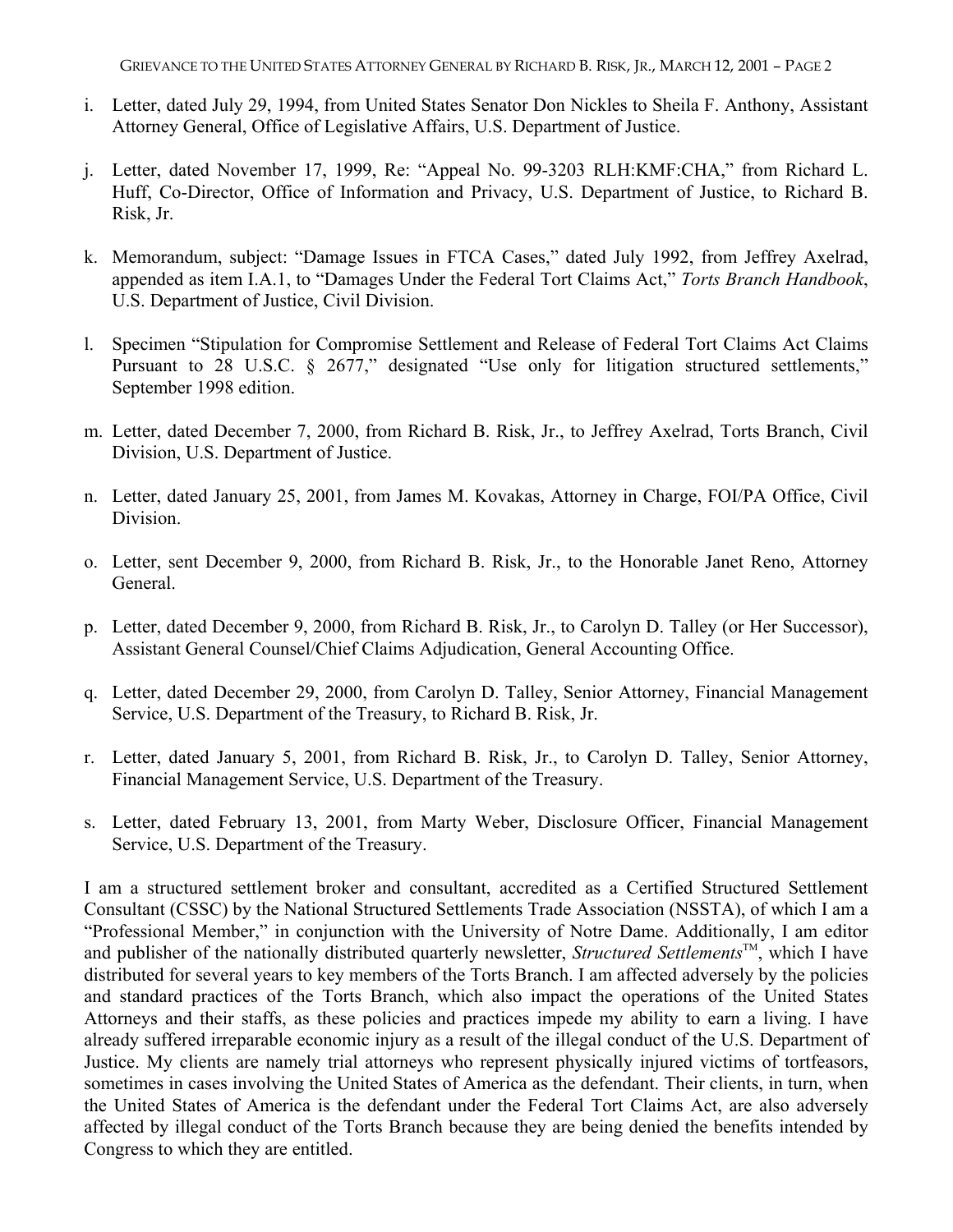I am presenting justiciable issues involving case and controversy under 5 U.S.C. § 702, which states in pertinent part: "A person suffering legal wrong because of agency action or adversely affected or aggrieved by agency action within the meaning of a relevant statute, is entitled to judicial review thereof." Also, see generally *Association of Data Processing Service Organizations, Inc. v. Camp*, 397 U.S. 150 (1970). Both the physical injury victims and I have standing to bring action against the United States, as we have suffered actual injury; our interests fall within the zone of interests protected by the statutes and constitutional provisions that I will identify; our legal interests stem from the invasion of rights arising out of contract, property, tort or statute; we clearly suffered economic injury as a result of the government's action; our financial injuries cause us to be the appropriate persons to vindicate the public interest under the "zone of interests" test; and there is no evidence that Congress intended to preclude judicial review under these facts.

#### **SPECIFIC COMPLAINTS**

**A. The Department of Justice clearly exceeds its authority delegated by Congress by denying physical injury victims their right to a tax subsidy granted by Congress and codified at 26 U.S.C. § 104(a)(2), also violating the doctrine of separation of powers by creating public social policy that Congress never intended to be within the authority of the U.S. Department of Justice, which is clearly a legislative function.**

The Axelrad memorandum of May 10, 2000 (Reference a), at page 8, under paragraph I.C., "Tax Considerations," says:

An important consideration for any settling plaintiff is the tax consequences of a lumpsum settlement versus a structured settlement. Although lump-sum tort settlements or judgment payments are not income and not subject to income tax, interest or other investment earnings derived from a lump-sum settlement fund are subject to normal tax consequences. Annuity payments and income earned in reversionary trusts are exempt from tax liability<sup>1</sup> so long as there is neither constructive receipt of the purchase cost nor ownership vested in the annuitant. Thus, even though the flow of annuity payments will include the distribution of some investment earnings by the insurance carrier, the payments appear to be exempt from taxation. This is an important negotiating point. Conversely, the availability of a tax-free lifetime series of annuity payments, for example, should not be conferred on a plaintiff without an offsetting benefit to the government: that is, an adequate *quid pro quo*. You should be aware of all of the government's interests and take them into account when you negotiate a settlement on behalf of the United States.

In a footnote, the Axelrad memorandum tells the recipients—those who handle Federal Tort Claim Act negotiations on behalf of the United States—"This is especially important since tax liabilities affect the Treasury just as do FTCA settlements and judgments." The Axelrad memorandum, at page 9, paragraph I.D.3, further instructs those who handle FTCA claim negotiations:

 $\overline{a}$ 

<sup>1</sup> Interest and investment earnings as internal cash build-up of annuities issued by life insurance companies ultimately is paid income tax-free to physical injury victims, if the annuities are the funding asset for periodic payments, under the authority of 26 U.S.C. § 104(a)(2). We are not familiar with any authority, and none is cited in the May 10, 2000, Axelrad memorandum, to exempt earnings by reversionary trusts from income taxation.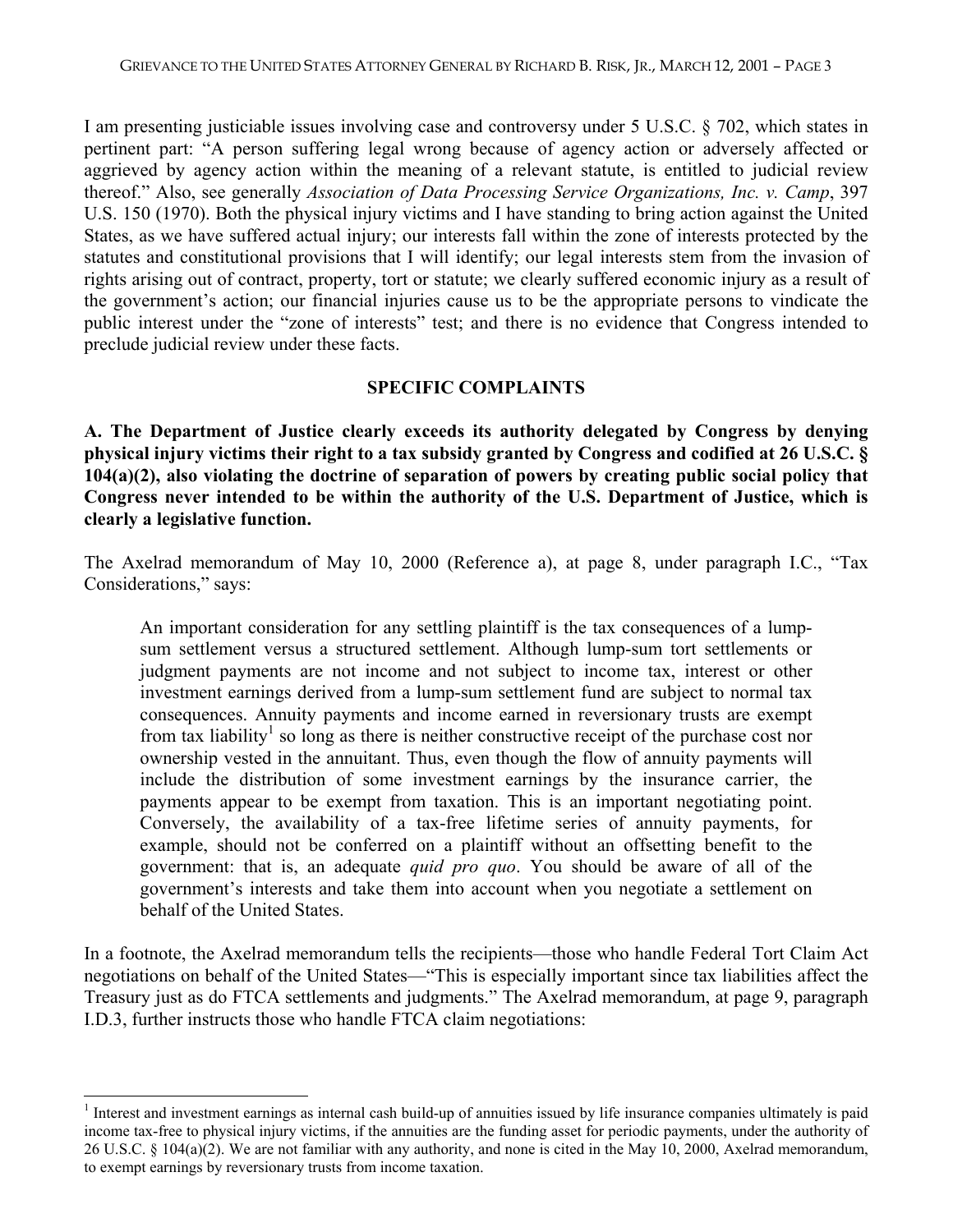Unless the parties specifically negotiate a structured settlement, the settlement is presumed to be for cash only. Government counsel should not agree after the fact to structure a settlement that was based upon a cash only payment or authorization to settle for cash. The Attorney General or her designee almost always specifies that settlement authority is conditioned upon a cash settlement or a structured settlement. Accordingly, government counsel handling the settlement is without authority to change the terms of the settlement after the Attorney General or her designee has acted upon the request for settlement authority.

Congress intended through the Internal Revenue Code to subsidize victims in tort claims—without specifying whether they are against a private defendant or against the government—by excluding from gross income the amount of damages (except punitive) in a case involving personal physical injury or physical sickness, codified at 26 U.S.C.  $\S$  104(a)(2), as an incentive for that individual or his or her guardian to elect guaranteed future periodic payments rather than a lump sum, which might be dissipated causing the injury victim ultimately to become a ward of society. The term *subsidy* was used in the following excerpt from the Joint Committee on Taxation, *Tax Treatment of Structured Settlement Arrangements*, March 16, 1999:

[I]t can be argued that the choice of the lump sum settlement may create an externality, that is, a cost to taxpayers at large, not borne by the individual who chooses the lump sum settlement. This externality could arise as follows. The amount of damages in a case involving personal physical injuries or physical sickness may be based on the lifetime medical needs of the recipient. If a recipient chooses a lump sum settlement, there is a chance that the individual may, by design or poor luck, mismanage his or her funds so that future medical expenses are not met. If the recipient exhausts his or her funds, the individual may be in the position to receive medical care under Medicaid or in later years under Medicare. That is, the individual may be able to rely on Federally financed medical care in lieu of the medical care that was intended to have been provided by the personal injury award. Such a "moral hazard" potential may justify a subsidy to encourage the use of a structured settlement arrangement in lieu of a lump sum payment to the recipient, to reduce the probability that such individuals need to make future claims on these government programs. Under the structured settlement arrangement, by contrast to the lump sum, it is argued that because the amount and period of the payments are fixed at the time of the settlement, the payments are more likely to be available in the future to cover anticipated medical expenses. [JCX-15-99, III.]

Unquestionably, Congress intended that the tax benefits under section 104(a)(2) of the Code should inure to the injury victim, not to be used by the defendant as a bargaining lever. A structured settlement is a special gift from Congress to injury victims, not to insurance companies in private tort claims or to the government in federal tort claims. The Department of Justice is acting *ultra vires*—without authority—by claiming that the government has some right or expectation to offset the congressionally intended "subsidy" from income exclusion by reducing the damage amount it was otherwise prepared to pay as a lump-sum. The Department of Justice, by attempting to balance the right of the claimant to being made whole through adequate compensatory damages and the impact that tax-free internal growth of an annuity may have on the Treasury, is engaged in a function that is uniquely a legislative one. The Department of Justice has not been authorized to structure its decision making in a "cost-benefit" model and, in fact has not been given any legislative guidelines at all for determining how the competing concerns of victim indemnification for tort actions by government employees and economic cost are to be weighed. To the extent that the U.S. Department of Justice has built a regulatory scheme on its own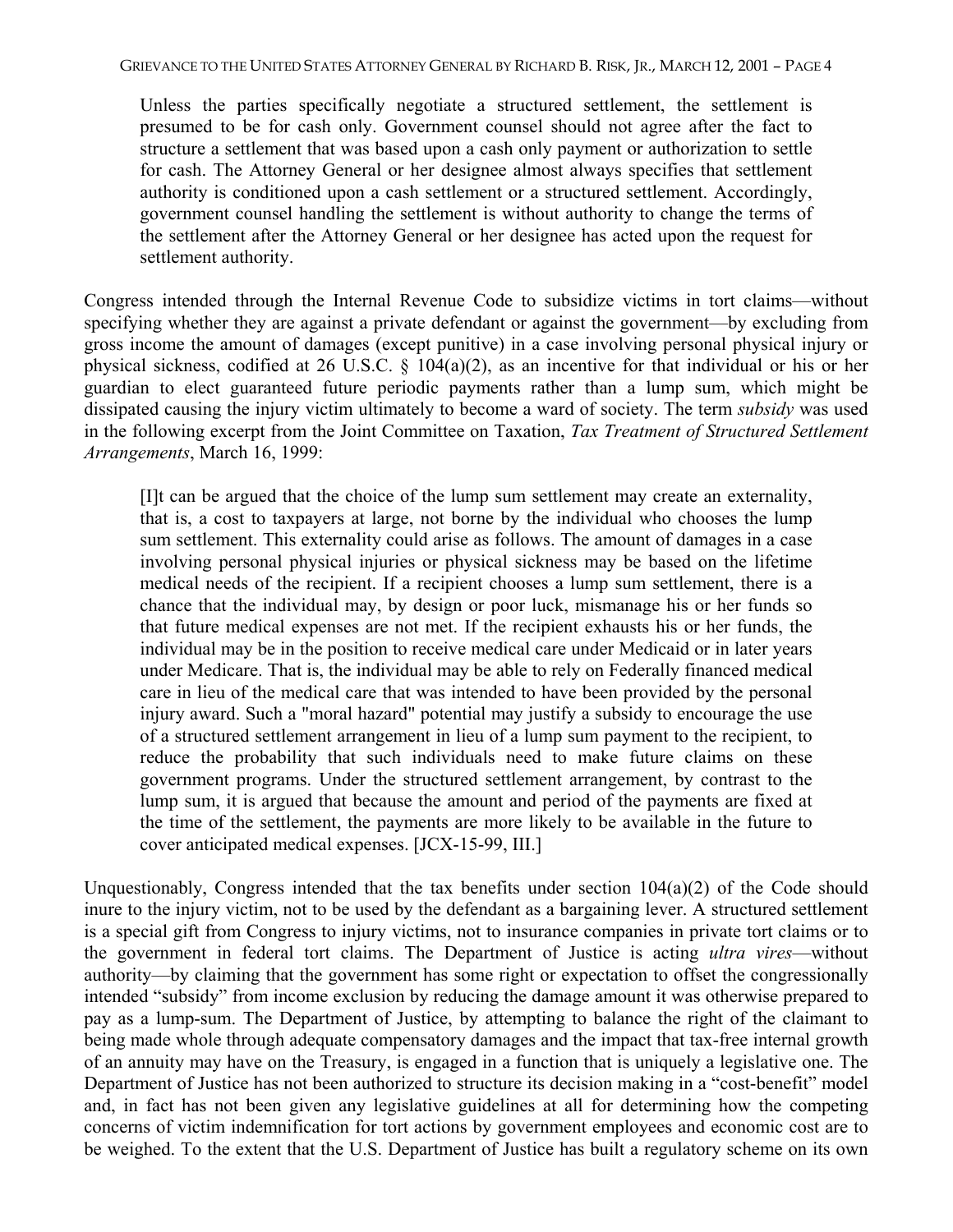conclusions about the appropriate balance of tradeoffs between indemnification and overall cost to the Treasury, the U.S. Department of Justice is acting solely on its own ideas of sound public policy and, therefore, is operating outside of its proper sphere of authority. In adopting and promulgating the rules to be followed by its FTCA staff, by U.S. Attorneys throughout the country, and by counsels of other agencies to whom FTCA settlement authority has been delegated, the U.S. Department of Justice did not merely fill in the details of broad legislation, such as the Federal Tort Claims Act and other authorizing statutes, describing the overall policies to be implemented. Instead, it created totally its own comprehensive set of rules without benefit of legislative guidance. The U.S. Department of Justice, in promulgating its rules denying a subsidy to injury victims, through exclusion of income from taxation, has transgressed the line that separates administrative rule making from legislating and thereby has exceeded its statutory powers. Consequently, the policy and practice must be abandoned.

## **B. The Department of Justice clearly exceeds the limits of its authority delegated by Congress by requiring the creation of irrevocable reversionary trusts, such as medical reversionary trusts and non-medical reversionary trusts, and the denial of a physical injury victim's rights to establish supplemental needs trusts for disability under the provisions of 42 U.S.C. § 1396p(d)(4)(A).**

The Axelrad memorandum (Reference a) of May 10, 2000, at pages 2-4, under paragraph I.B.1, "Irrevocable Reversionary Trust," promulgates rules applicable to FTCA staff members, U.S. Attorney offices throughout the country, and counsels to other agencies delegated to settle FTCA claims, pertaining to: a.) "Reversionary Medical Trusts," b.) "Special Needs Trusts," and c.) "New Model Reversionary Trust."

Regarding reversionary medical trusts, the Axelrad memorandum states:

The underlying justification and reasons for using a reversionary trust are basically twofold. First, in cases with uncertain life expectancy or medical expenses, a trust provides an essential, guaranteed fund of money for the payment of enumerated future medical costs and expenses, while at the same time avoiding a "windfall" to the estate of the beneficiary. In addition, the trust minimizes the risk of dissipation of settlement proceeds, particularly, for example, in the case of severely brain-damaged parties.

Second, a reversionary trust is financially beneficial to the government. In many cases, the cost to the government may be less than a lump-sum cash payment for significant future medical costs and expenses which may or may not be incurred depending on the claimant's survival. In addition, the government retains a reversionary interest in the corpus and unused accumulated earnings.

Axelrad memorandum (Reference a), paragraph I.B.1.a., page 2.

Regarding special needs trusts, the Axelrad memorandum states:

 $\overline{a}$ 

Recently, a number of plaintiffs' attorneys have requested that our model trust agreement be revised to assure that trust assets not be deemed available to the beneficiary under the Social Security rules and regulations. The requested modifications are apparently designed to make our model qualify as a "special needs" or "supplemental needs" trust under the Omnibus Budget Reconciliation Act of 1993.<sup>2</sup> An essential requirement of the Act is that the special needs trust preserves the right of [M]edicare or [M]edicaid to have

<sup>&</sup>lt;sup>2</sup> The supplemental need trust to which the memorandum refers is codified at 42 U.S.C. § 1396p(d)(4)(A).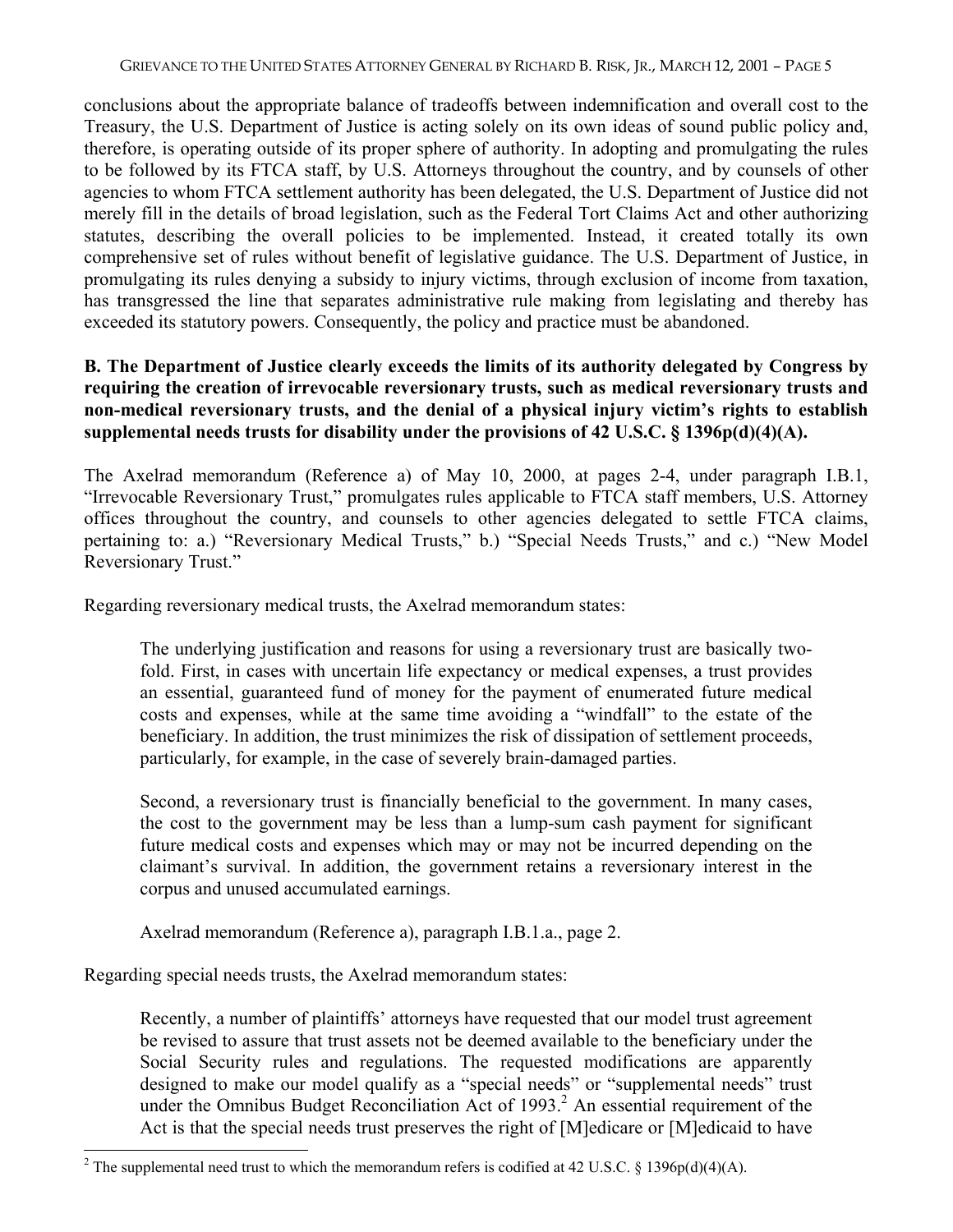a reversionary interest in the trust up to the value of its lien for payments made to or on behalf of the beneficiary.<sup>3</sup> Generally, the model reversionary trust should not be modified to make it qualify as a special needs trust; while the beneficiary's right to reimbursement from the trust might thereby limit his or her right to reimbursement from other sources, the economic incidence of the benefits is thereby recognized fairly and other governmental programs are not tapped unnecessarily.

Axelrad memorandum (Reference a), paragraph I.B.1.b., page 3.

The Axelrad memorandum does not elaborate regarding new model reversionary trusts, except to state that the allowable list of stated benefits must be negotiated by the parties.

The Federal Tort Claims Act, at section 2672, clearly intends that "any such award, compromise, settlement, or determination shall be final and conclusive on all offices of the Government, except when procured by means of fraud." The creation of a trust with a reversionary interest to the United States, whether for medical payments or otherwise, is not "final and conclusive" within the meaning of this statute. There is no authority granted by Congress to the U.S. Department of Justice, express or implied, that intends for the U.S. Department of Justice to remain involved intrusively in the lives of physically injured victims of government employee or agent tortfeasors. Additionally, every claim under the Federal Tort Claims Act that is submitted to the Treasury be funded must be certified as to its finality. [28 U.S.C. § 2414.]

In the private sector, if a defendant or its liability insurer creates for itself a reversionary interest in a trust, it may lose the ability to write off the amount it pays to fund the trust for there being no economic performance. For that and other reasons, including the lack of finality, parties in private civil physical injury litigation rarely agree to reversionary interests in settlements. The U.S. Department of Justice must presume that, because there are no tax consequences to the government as settlor, the government is entitled to some special privilege to reversionary interest. There is no such privilege in the law.

The U.S. Department of Justice seeks to avoid a "windfall" to the estate of the decedent when funds intended for lifetime medical care of a severely injured victim are no longer needed. The memorandum by Jeffrey Axelrad (Reference k), dated July 1992, "Damage Issues in FTCA Cases," discusses the need to avoid payment of "excessive awards." The memorandum discusses punitive damages, collateral source rule issues, damage caps and costs. But, the memorandum cites no statutory authority or controlling case law that even suggests that the U.S. Department of Justice has been delegated the right to disregard the "final and conclusive" language in the FTCA and impose a reversionary right of the government to money set aside for medical care or other benefits upon the death of the injury victim. While there is a need for stewards of the government's resources to protect the Treasury from having to make damage payments that are unjustified in size, there is no authority to give then take back. If a victim of government employee negligence dies prematurely due to the injuries that gave rise to the tort claim, it is fully justified that payments set aside for medical care should be converted to damages for wrongful death. It is less than making the victim whole to take back money intended for long-term medical care when the injury victim dies prematurely as a result of injuries resulting from government negligence. It should not matter that all past, present and future claims are settled. The claimant's estate has a right to be compensated for the wrongful death of the claimant, and such compensation should be

 $\overline{a}$ 

<sup>&</sup>lt;sup>3</sup> The trust provides a "safe haven" for funds that would otherwise be considered in a "means test" to determine Medicaid and Supplemental Security Income eligibility. It does not affect Medicare eligibility. The trust provides a reversionary interest usually to the state agency administering Medicaid funds. There is no reversionary interest to the Social Security Administration, which administers SSI benefits.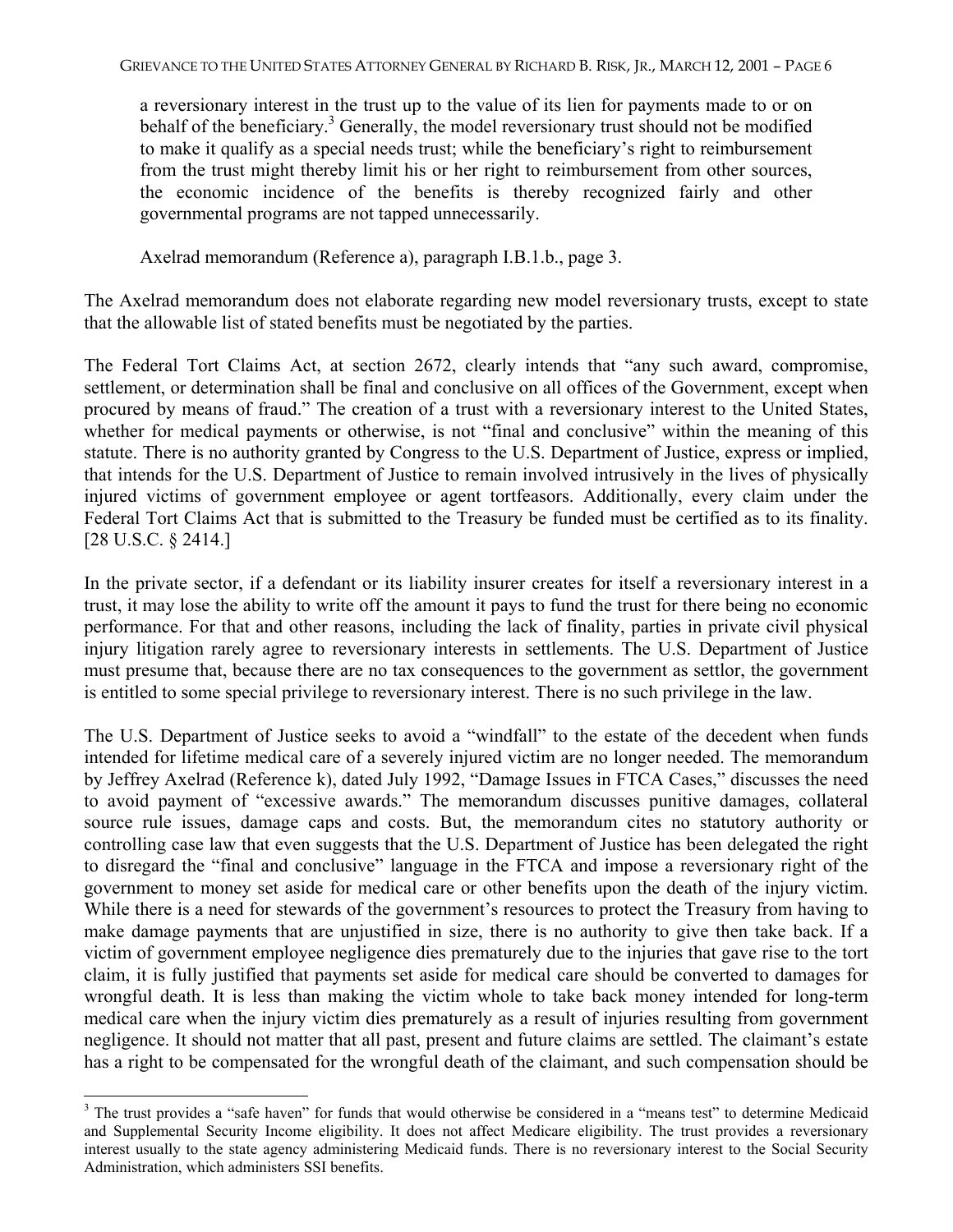provided for under the terms of the compromise settlement. In no way does it constitute double payment or other excessive payment if money once intended to pay for future medical care is now considered to compensate the heirs of the decedent if the government was responsible for the victim's early demise. It is not a "windfall" to the heirs to be compensated for the death of a loved one due to tortious behavior.

There may be some justification to the U.S. Department of Justice's position that a victim should not receive Medicaid payments under Title 42, then be compensated again by damage payments under Title 28 for future economic losses due to anticipated medical needs. The case law in the July 1992 Axelrad memorandum (Reference k) seems to support the contention that collateral source rules may be challenged under certain circumstances. However, there is no justification or authority for the denial of a person's right to establish a supplemental needs trust to preserve Medicaid benefits. An appropriate way to avoid double compensation would be for the government FTCA negotiators to assist the victim in obtaining Medicaid benefits, then take them into consideration when arriving at an appropriate damage payment figure under the FTCA.

Once again, the U.S. Department of Justice is acting *ultra vires* by engaging in a territory that is exclusively reserved to the legislative branch. It has created its own version of a public policy by applying "cost-benefit" analysis arriving at a good faith assessment of damages. As stated earlier, the U.S. Department of Justice has not been given any legislative guidelines at all for determining how the competing concerns of victim indemnification for tort actions by government employees and economic cost are to be weighed. Absent such delegation, there is no authority.

## **C. The U.S. Department of Justice is in clear violation of 41 U.S.C. § 5, pertaining to Public Contracts, by failing to advertise for proposals for purchases and contracts for supplies or services in the appointment of structured settlement consultants who are compensated by commissions of annuity sales to the United States.**

Government regulations for the procurement of supplies or services are designed to prevent cronyism and nepotism in the awarding of government business, giving all persons an equal right to compete for government contracts, and to secure for the government the benefits of competition. *U.S. v. Brookridge Farm*, C.C.A.Colo. 1940, 111 F.2d 461. See also 1937, 39 Op.Atty.Gen. 71. Government policy pertaining to advertisements is codified at 41 U.S.C.:

§ 5. Advertisements for proposals for purchases and contracts for supplies or services for Government departments; application to Government Sales and contracts to sell and to Government corporations.

Unless otherwise provided in the appropriation concerned or other law, purchases and contracts for supplies or services for the Government may be made or entered into only after advertising a sufficient time previously for proposals, except (1) when the amount involved in any one case does not exceed  $$25,000, (2)$  when the public exigencies require the immediate delivery of the articles or performance of the service, (3) when only one source of supply is available and the Government purchasing or contracting officer shall so certify, or (4) when the services are required to be performed by the contractor in person and are (A) of a technical and professional nature or (B) under Government supervision and paid for on a time basis...."

The only conceivable exception to the advertising requirement applicable to the selection of a structured settlement broker might be (4), if the services are considered to be of a technical and professional nature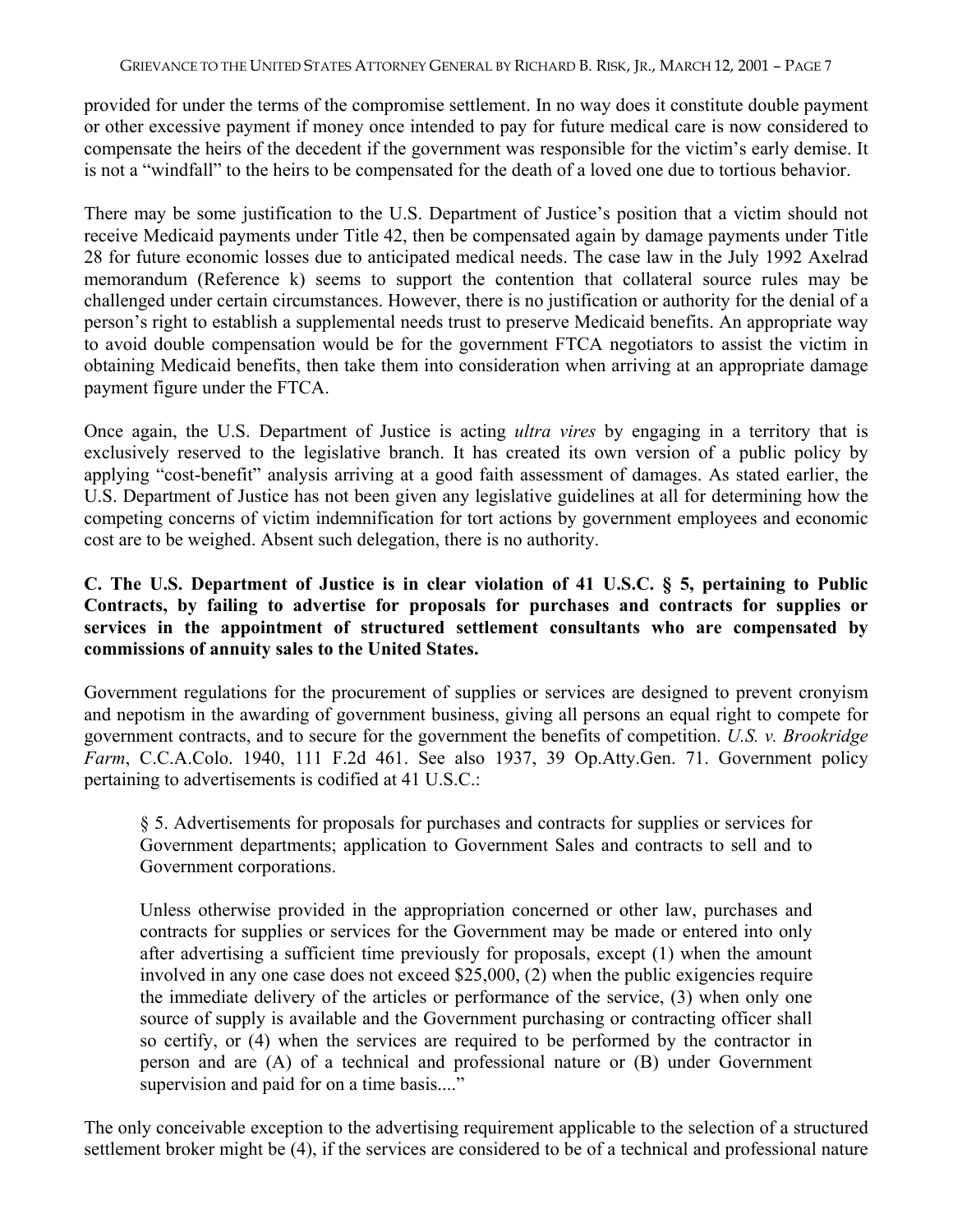or, while under Government supervision, paid for on a time basis. However, neither is claimed by the U.S. Department of Justice. Therefore, there is no exception to the statutory advertisement requirement.

The Axelrad memorandum (Reference a) of May 10, 2000, at page 6-7, paragraph I.B.3.b.i., "Annuity Brokers," states:

Few, in any, insurance carriers will sell a settlement annuity directly to either the annuitant or defendant. The industry standard of practice requires the use of a licensed broker or insurance agent. As a practical matter, although the agent or broker's fee or commission received from the insurance carrier is ultimately passed on to the purchaser and is invariably reflected in the premium cost quotation..., an effective agent can provide valuable services and advice. In the case of a potential substandard life annuity, the agent should be familiar with the variable underwriting practices of the insurance companies and the proclivities, biases, or other tendencies relative to mortality. Additionally, annuity rates may vary from week-to-week or month-to-month depending on interest and investment return rates. Finally, most annuity brokers will, without charge, attend and participate in negotiation sessions, thereby ensuring greater flexibility and immediacy in the calculation of changes in the structured settlement package and the availability of reassuring information in response to questions or doubts expressed by opposing counsel. You should not agree to defray any of the broker's costs and expenses since these costs of doing business are recouped from annuity settlements that are consummated.

The selection of a broker is left to the discretion of the government attorney handling the settlement. The Torts Branch does not keep a list of brokers and we do not approve brokers. The Department of Justice's policy regarding the selection of brokers is attached [as Reference b to this letter].

Clearly, the U.S. Department of Justice does not classify the services of the broker as being "of a technical or professional nature" that would warrant an exception to the statutory advertising requirement. There is an issue, however, as to whether the broker should be selected to provide an annuity at the lowest cost to the government or to provide "valuable services and advice," as described above, or both. The Axelrad memorandum (Reference a) makes it clear that the annuity sale is the principal transaction, since that is the basis of the payment to the broker. ("You should not agree to defray any of the broker's costs and expenses since these costs of doing business are recouped from annuity settlements that are consummated.") And, if that is the basis for engaging the broker, there is no justification for ignoring the statutory advertising requirement.

As a practical matter, it is the broker who works with the injury victim to design an annuity to provide periodic payments that best suit the needs of the plaintiff, in terms of timing and amounts of payments, within the limits of how much the government is willing to spend on the periodic payments. Once the plaintiff's needs are determined, the approximate cost to provide the periodic payments is reflected in the cost of the annuity quotation based on the rates of the specific company quoted. The lowest available cost to provide the future benefits is determined only by producing an annuity quotation from every life insurance company that will issue such an annuity. The most practical way to achieve this is for a broker who has appointments from all or most major annuity issuing life insurance companies to sell their structured settlement annuity products to shop among these companies for the lowest price.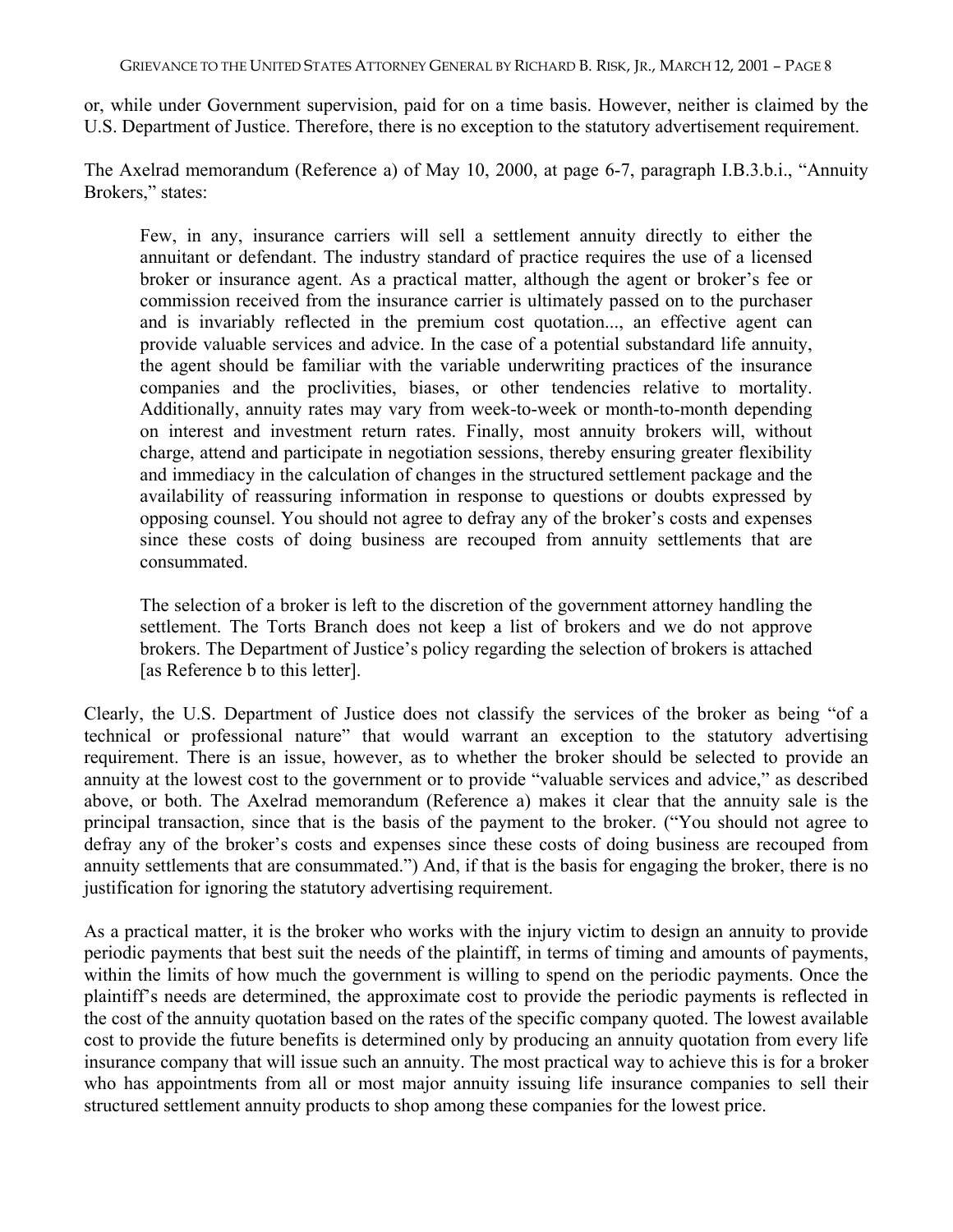It is a fact that plaintiffs are more receptive to the structured settlement concept and its benefits if presented by an ally rather than an adversary. Often, it is the structured settlement broker who was engaged by the plaintiff's counsel on behalf of the client who is instrumental in convincing a plaintiff to accept a settlement offer less than the demand. Most demands are expressed in terms of cash, as are most negotiations conducted. It was a defense ploy in the early days of structured settlements in the private sector to deny to the plaintiff the knowledge of the cost of the proposed future payments and the life expectancy assumptions used in calculating the cost, telling the plaintiff that such knowledge would constitute constructive receipt of the amount used to fund the periodic payments and, thus, would result in the loss of the significant tax benefits from exclusion of the payments from gross income. (At least two private letter rulings, 83-33035 and 90-17011, confirm that knowledge of the cost or present value of the annuity does not cause the plaintiff to be in constructive receipt.) Despite these clarifications, similar statements are still being made today by defense brokers, including those selected illegally by the Department of Justice. An impartial and competent investigation will confirm this.

Another ploy devised by defense brokers in the private sector is to tell the plaintiff that engaging a broker by the plaintiff to serve as the plaintiff's agent constitutes constructive receipt. I believe it can be documented that such misrepresentations are being made by brokers illegally selected by the U.S. Department of Justice. A broker is at all times primarily an agent for the life insurance companies represented. A broker probably can also be a dual agent for either the defendant (and/or its insurer) or the plaintiff. But, as long as that agent does not have the ability to negotiate the funds made available to purchase the annuity, there is no constructive receipt within the meaning of Treasury Regulations, at 26 C.F.R.  $§$  1.451-2(a), which say:

Income although not actually reduced to a taxpayer's possession is constructively received by him in the taxable year during which it is credited to his account, set apart for him, or otherwise made available so that he may draw upon it at any time, or so that he could have drawn upon it during the taxable year if notice of intention to withdraw had been given. However, income is not constructively received in the taxpayer's control of its receipt is subject to substantial limitations or restrictions.

The U.S. Department of Justice has instigated the procedure of paying the money to the broker, who in turn pays it to the life insurance company or companies from whom the annuity or annuities are purchased. In such case, there would be a risk of causing constructive receipt for the plaintiff if the broker were engaged by the plaintiff. I believe the entire settlement amount is routinely paid to the structured settlement broker by the U.S. Treasury, including the amount to be paid as a cash lump sum at the time of settlement as well as the amount intended to fund the periodic payments. However, the standard of the industry is for lump sum cash payments to be made to the plaintiff and plaintiff's attorney. Payments to fund periodic payments are made directly to the annuity issuer directly or, in cases where the periodic payment liability is to be assumed by an assignee-obligor, payments are made to the assignee-obligor as consideration for assuming the periodic payment liability. The broker is never paid either of these amounts directly when the industry standard is followed. The assignee-obligor actually purchases the annuity. To cause the settlement funds to be paid directly to the structured settlement broker, which seems to be the practice of the U.S. Department of Justice, is not only unnecessary but it is a practice that easily could result in fraud against the United States of America.

Annuity costs are subject to change on any given day, according to daily market conditions that affect the cost of underlying investments purchased by the life insurance company asset investment departments. If an annuity is quoted using a life insurance company's book rates, that quote is fairly stable and might be valid for several days after an announced increase in book rates. This gives the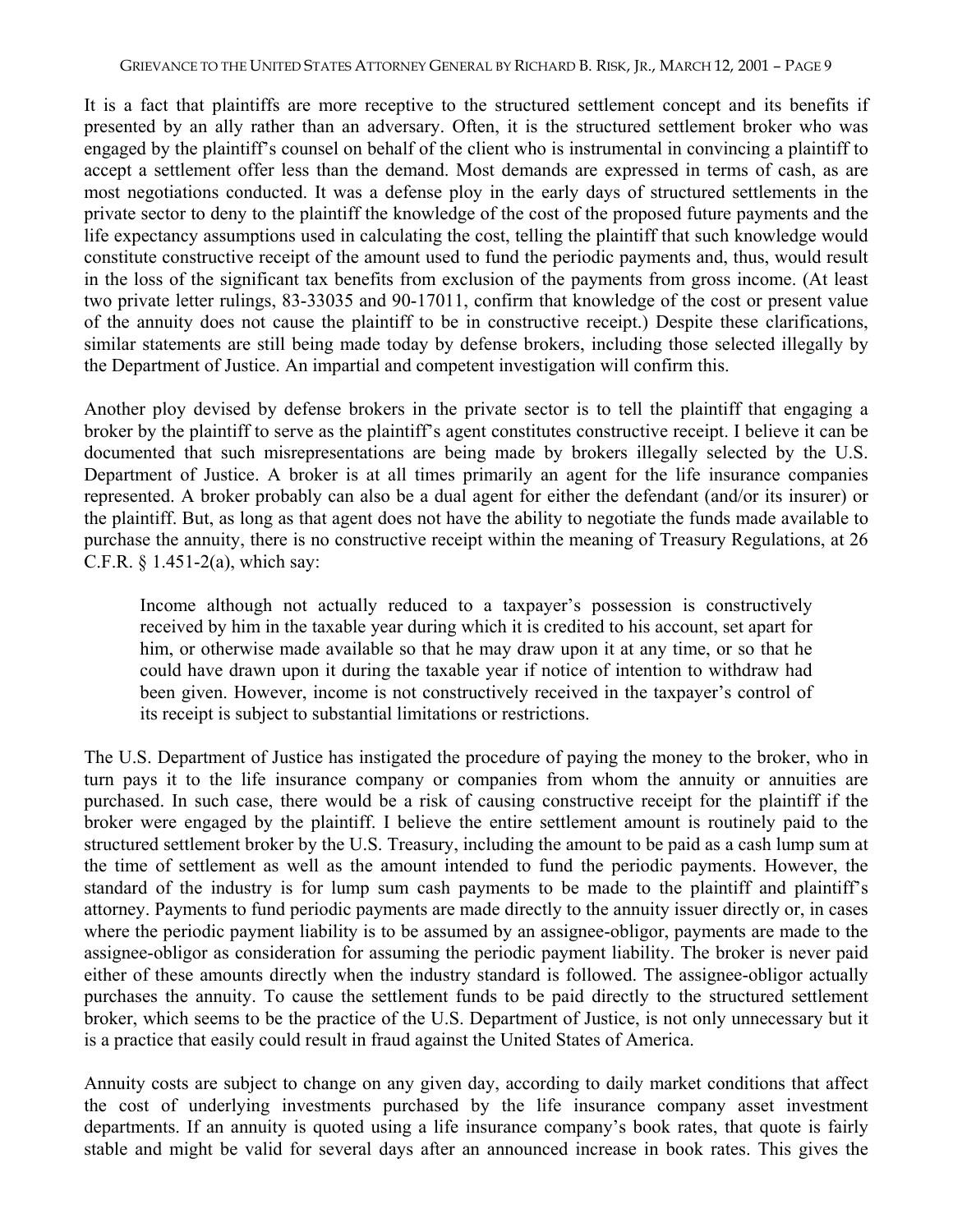broker the opportunity to "lock in" a quote based on the lower rates before the new rates take effect. Conversely, if a rate decrease is announced, the broker can take advantage of a lower cost for the benefits promised to the plaintiff. If a settlement is based on a book rate, the U.S. Department of Justice requests that payment be made to the broker to include the cost of the annuity reflected in the quote. If the annuity company announces a rate decrease after the payment request has been initiated to the U.S. Treasury, the broker has the opportunity to do nothing. That is, the broker simply waits for the payment from the U.S. Treasury, a process that often takes several weeks, with no way to predict when the funds actually will be received by the broker. If rates drop a second time, the broker can continue to do nothing. If rates are announced to increase, the broker can "lock in" at the lower rate. Once the funds are received by the broker, if the annuity cost is less than the amount quoted to the U.S. Department of Justice at the time the settlement documents were executed, the broker can "lock in" the lower rates with the annuity issuer and send payment for an amount less than quoted to the U.S. Department of Justice. The broker is in a position to pocket the difference. In the private sector, such fluctuations in cost may go to the benefit of the liability insurer, if the transaction is handled by a defense broker, or to the injury victim in the form of a cost savings or increased periodic payments, if the transaction is handled by a plaintiff's broker.

To disguise the fact that a rate decrease has reduced the cost of the annuity to fund the promised periodic payments, the broker engaged by the U.S. Department of Justice might send in the amount reflected on the quote prepared at the time of the settlement. The broker's check to the annuity issuer, thus, will match the amount reflected in the quote. However, because the payment to the annuity issuer comes from the broker and not the U.S. Treasury, any refund for overpayment is sent to the broker. This type of transaction happens in the private sector and very well could be happening in transactions involving the Federal Tort Claims Act and the U.S. Department of Justice. Whether the broker benefits from the rate reduction by paying less to the annuity issuer or by receiving a refund for overpayment, the broker has defrauded the United States of America, if such practice exists. The point is that the government has created a bad procedure of paying the broker as a "middle man" rather than to pay the annuity issuer directly, putting the government at risk to fraud and providing no checks and balances to detect it.

If the government paid the annuity premium directly to the annuity issuer, such opportunities for dishonesty would be eliminated. But, I contend that there are several more compelling reasons for the government to get out of the business of purchasing annuities altogether, leaving that to someone else. Therefore, all of this discussion is academic, which will be explained below in detail. The U.S. Department of Justice has demonstrated that it is incapable and unwilling to establish and follow a system of fairness, in compliance with the procurement statutes, for the selection of structured settlement brokers. More importantly, it violates the constitutional prohibition against obligating the United States beyond the current fiscal year. The only method available to it that avoids this problem and still provides the opportunity for an injury victim to take advantage of the generous tax "subsidy" intended by Congress through 26 U.S.C. § 104(a)(2).

#### **D. The Department of Justice is engaged in a cover-up of unjust favoritism, collusion and fraud in the letting of contracts for the purchase supplies by misapplication of the Freedom of Information Act, 5 U.S.C. § 552(b)(6), by illegally withholding the names of those who benefited by their relationship with key individuals within the Department of Justice.**

My original request for such information, dated December 7, 1998, was met with noncompliance with the statutory deadlines for response and, in general, lack of response mandated by the Freedom of Information Act. My frustration was expressed to Michael Bromwich, the Inspector General for the U.S.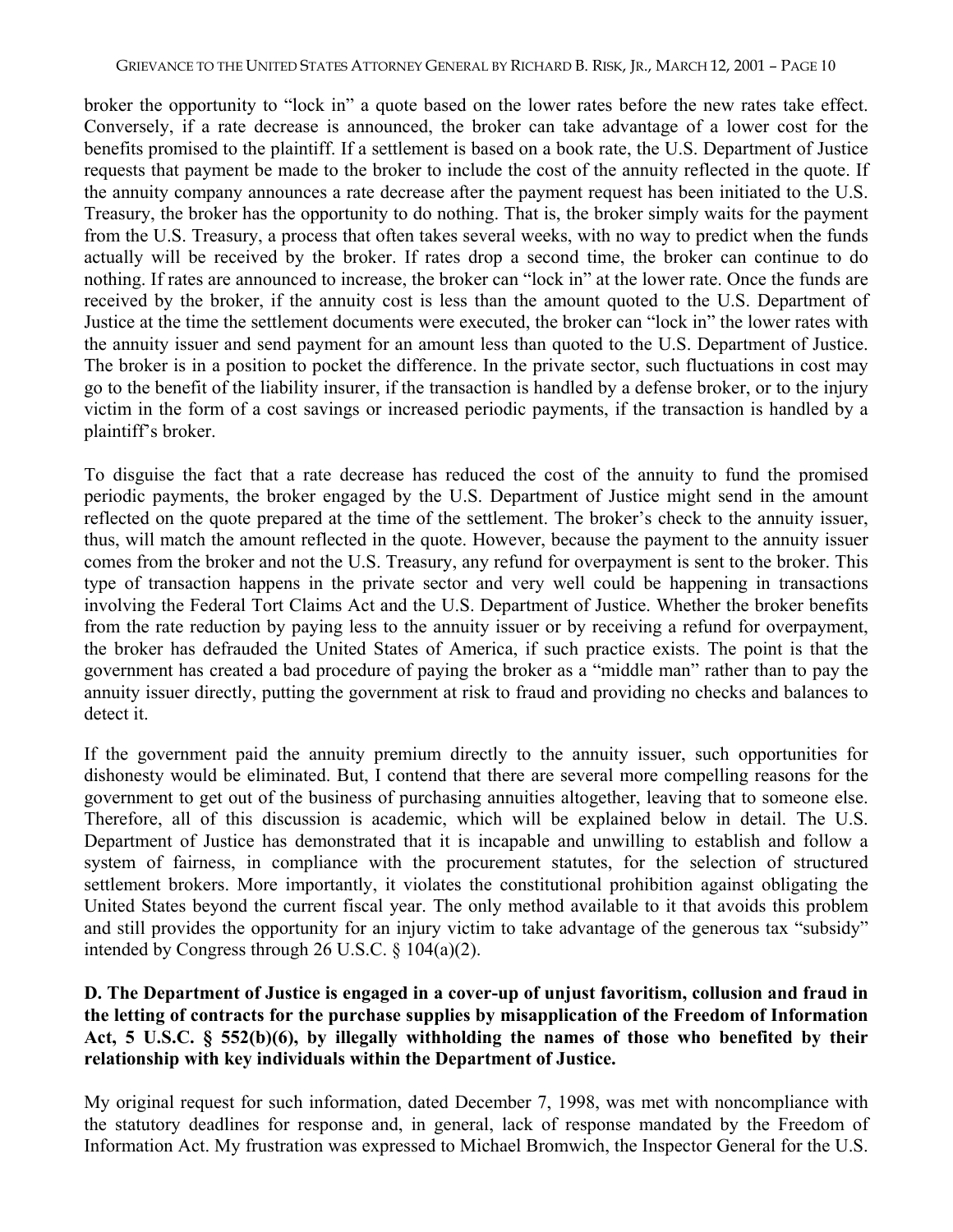Department of Justice, in Reference d. With the able assistance of United States Senator Don Nickles, eventually I was able to obtain a document that had been prepared by none other than Mr. Bromwich in late 1994 (References f and g) detailing strong evidence of cronyism that existed then in the U.S. Department of Justice in the selection of brokers to handle the annuity sales and, thus, sometimes receive very large commissions. The investigation by the Inspector General had been prompted by an earlier request from Senator Nickles to look into "the process Department of Justice (DOJ) attorneys follow in selecting annuity brokers for structured settlements." The result was not entirely responsive, since it was based on a sample rather than on a complete record of all such transactions. The U.S. Department of Justice told the senator "certain information, such as the names of the individual brokers, was not available from the Civil Division's case management system," and claimed that a full response would have required "extensive interviews" that "would not be an effective use of OIG resources." Instead, the Inspector General took a sample of cases and based his findings on that sample.

Actually, the sample may have been prepared for the late U.S. Representative Mike Synar and originally provided to him on November 10, 1994, although it is not certain whether information provided to Representative Synar was the same information provided to Senator Nickles. Both requests had come in about the same time and likely were prompted by the same constituent. It is also not clear whether Senator Nickles received a redacted copy of the information from the Inspector General, which is suggested by the author of Reference j. I note that, while both of these members of Congress were from Oklahoma, I did not initiate the 1994 study nor was I aware of its existence at the time.

I submit that, even in late 1994 and early 1995 when the report was released, the U.S. Department of Justice was engaging in a cover-up of its blatant cronyism practice by feigning lack of information to be able to provide names of brokers who received these favors, for all cases settled with an annuity or Treasury obligation in 1992 through 1994, and covering up the full extent to which these favors were being granted. The amount of money spent on the purchase of annuities for the 25 cases in the sample, \$13,194,752, was only a fraction of what was spent over the period of three years, 1992 through 1994, specified in Senator Nickles' request. The U.S. Department of Justice admits that 217 settlements under the Federal Tort Claims Act during that period involved either an annuity or a U.S. Treasury obligation, all of which would have been handled by brokers. This is nearly nine times as many cases as were in the sample. The total dollar amount was not provided to Senator Nickles, although it certainly was available within the U.S. Department of Justice's case management system.

The report on the sample showed that 42.7 percent of the total dollar value of annuities in the sample went to the Ringler Associates, Inc., office located in Rockville, Maryland, and 24.7 percent went to JMW Settlements, Inc., which has its main office in Washington, D.C. (a fact not indicated on the chart). This represents 67.4 percent of the total dollar value of annuities in the sample, or \$8,892,606. Universally, the commission rate for a structured settlement annuity is four percent of the annuity's premium, which is the cost. That figures to be a total of \$355,704.24 paid to these two brokerages, based on the sample alone. If we extrapolate using number of cases, 25 out of 217, since we do not have the total dollar amount spent on annuities during the period requested by Senator Nickles for the period in question, these two brokerages likely received something on the order of \$3,087,512.80 in gross commissions. All of this business was awarded by cronyism, in violation of 41 U.S.C. § 5, which requires invitations to bid and that such invitations be advertised.

Incredibly, the Inspector General said in his report, "[we] found no direct evidence to support the allegations that members of the FTCA staff in the Civil Division's Torts Branch deliberately funneled structured settlement business to favored brokers." [Reference g at page 6.] After a full investigation that showed more than two-thirds of the annuity dollars were going to two brokerage offices in the Capitol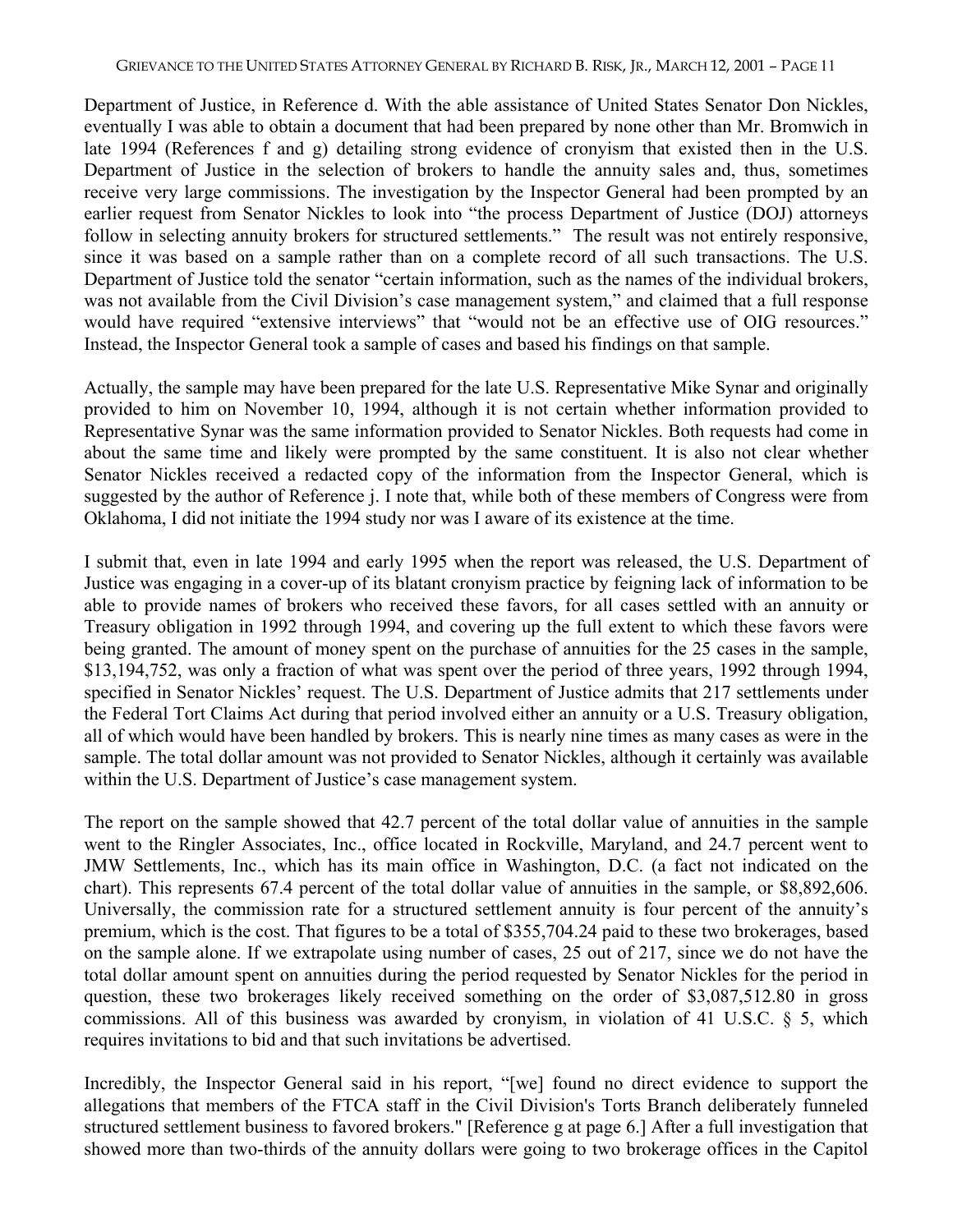area, and that former employees of the Civil Division staff were brokers in both of these offices, the officer of the U.S. Department of Justice charged with such internal investigations says there was no structured settlement business deliberately funneled to favored brokers. A reasonable person will find this conclusion to be totally without even the least grain of credibility.

The copy of the Inspector General's report sent to me (through Senator Nickles) was a redacted version, excising the names of the individual brokers. Mr. Bromwich explained in the transmittal letter (Reference e), "[a]fter consultation with other Departmental components, it has been determined that certain portions of such document have been excised inasmuch as the information could reasonably be expected to constitute an unwarranted invasion of personal privacy." He cited 5 U.S.C. § 552(b)(6) as authority for withholding the names of the brokers. What really happened, as his own statement suggests, is that the Inspector General collaborated with, aided and abetted the Torts Branch in a coverup of illegal activity, inappropriately applying a provision of the Freedom of Information Act to deny the requested information. I appealed the denial of the requested information by the Inspector General to the Office of Information and Privacy, which affirmed the initial action, saying "[c]ertain information was properly withheld from you pursuant to 5 U.S.C. § 552(b)(6), which pertains to material the release of which would constitute a clearly unwarranted invasion of the personal privacy of third parties. This material is not appropriate for discretionary release." [Reference j.] The author of that letter, Richard L. Huff, Co-Director, Office of Information and Privacy, U.S. Department of Justice, by that action, also joined the cover-up of illegal activity by the Torts Branch.

The exception referred to by those denying my Freedom of Information Act request reads at 5 U.S.C. 552(b) "This section does not apply to matters that are  $-$  (6) personnel and medical files and similar files the disclosure of which would constitute a clearly unwarranted invasion of personal privacy." Under the principle of *ejusdem generis,* when a general term in a statute follows specific ones, the general term should be understood as a reference to subjects akin to the ones specifically enumerated. [*Brogan v. U.S*., 522 U.S. 398 (1998).] Applying this rule of construction, the term "similar files" means and is limited to subjects akin to "personnel and medical files." Clearly, the statute did not mean to provide government bureaucrats the authority to hide the names of individuals who benefited from cronyism of the U.S. Department of Justice Torts Branch staff members, in violation of the applicable procurement statute, 41 U.S.C. § 5. These withheld names simply are not in the same category of personnel and medical records of individuals. It is not a violation of privacy to reveal that someone was previously employed in the Civil Division of the U.S. Department of Justice if that fact is relevant to providing an explanation for cronyism. It is in the public interest. It produces an absurd result to apply the "personnel and medical files" exception to protect the names of people who received hundreds of thousands of dollars—perhaps millions of dollars—as a result of illegal favoritism from Torts Branch employees.

Additionally, any privilege to withhold information is waived once it has been released. The Inspector General indicates in Reference g at page 3 that names of brokers who handled structured settlements in cases completed by four United States Attorneys' offices during the immediate previous three years, in a survey also conducted by the Inspector General, were released in the "response" to Representative Synar. It would be difficult to conclude whether the "response" to Representative Synar involved the same representative sample forming the report sent to Senator Nickles. In any case, the U.S. Department of Justice did not claim the privacy exemption in releasing the requested information to a member of Congress on behalf of a constituent. Yet, Mr. Huff in Reference j denies that the names of brokers were ever released by the Office of Inspector General "to any other individual in any form."

The cover-up continues. My December 7, 2000, Freedom of Information Act request to the Torts Branch (Reference m) received a response dated January 25, 2001 (Reference n), which claims that fulfillment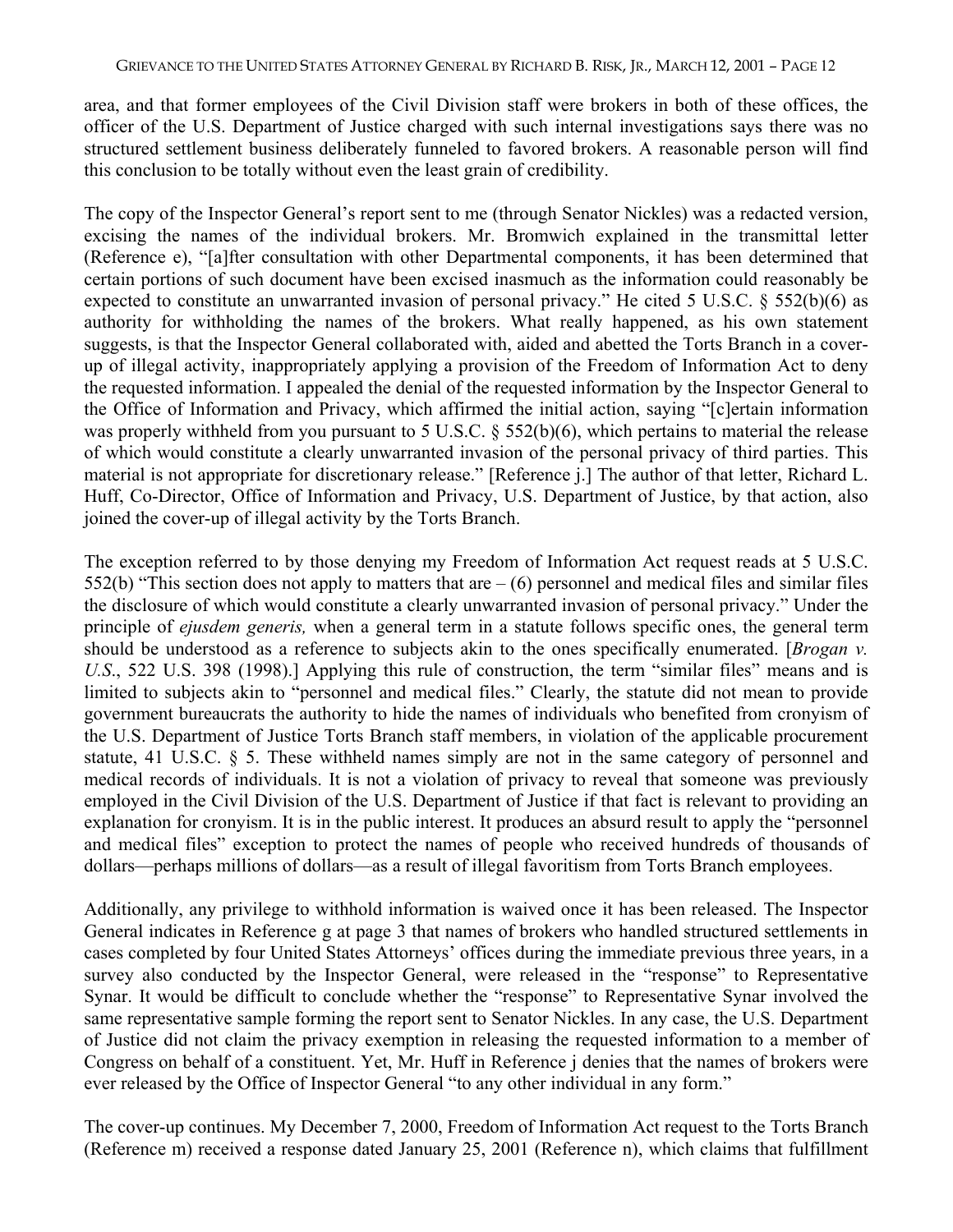of my request is impossible because it is not readily retrievable within the Case File System of Records. I view this response as a bureaucratic tactic to deny a legitimate request for information that the bureaucracy does not want released. In addition, the response was untimely as it failed to comply with the response period allowed under the Freedom of Information Act at 26 U.S.C. § 552(a)(6)(A)(ii). My Freedom of Information Act request submitted on December 9, 2000 (Reference o), to then-Attorney General Janet Reno has not yet received even an interim reply. A separate Freedom of Information Act request submitted to the U.S. Department of the Treasury on December 9, 2000 (Reference p), received an initial response (Reference q) likely intended to discourage me, suggesting that the request will involve a major research effort and that my costs will be significant. The response fails to comply with Treasury's own internal guidelines, its *Freedom of Information Act Handbook*, which I cited in my January 5, 2001, reply (Reference r). I am encouraged by the February 13, 2001, interim reply (Reference s), which at least assigns an identification number to my request (FOIA 01-01-02).

In fairness to the Inspector General, he did concede in his January 17, 1995, transmittal memo (Reference f): "We are, however, concerned that the substantial amount of structured settlement business provided to two particular brokers could give the appearance of favoritism. Therefore, the report suggests issuing a Department-wide policy on the selection of annuity brokers." The Inspector General noted in his report (Reference g at page 2): "We found no Department-wide policies addressing the selection of brokers for structured settlements." He noted that "[s]pecific guidance on broker selection was limited to a July 16, 1993, memorandum from a Torts Branch Director to reviewers of FTCA settlements," which is appended to this document as Reference c. In his conclusion, the Inspector General said:

As previously noted, DOJ has no Department-wide policy or guidelines dealing with the selection of annuity brokers. Furthermore, the selection process is not guided by specific rules and regulations like those in the Federal procurement process, which are designed to promote open competition and fairness. In our judgment, issuing Department-wide policy similar to that of the Civil Division's FTCA staff [Reference c] would help to ensure that all Department attorneys involved in structured settlements are mindful of the need to avoid the appearance of preferential treatment when selecting annuity brokers.

We suggest that the Department use the FTCA staff's policy as a framework for developing and issuing Department-wide policy on the selection of annuity brokers. We also suggest that the Department-wide policy assign responsibility for monitoring the broker selection process to appropriate management officials. [Reference g at page 6.]

The result of this recommendation evidently was the June 30, 1997, memorandum (Reference b), which appears to be a remake of the 1993 FTCA staff policy memorandum (Reference c), addressed to a wider distribution. It is worthy of note that it took nearly two and a half years to remake the 1993 memorandum into a Department-wide memorandum, indicating an obvious lack of response to the Inspector General's finding and possible lack of agreement with its substance. And, we could find no evidence in the Congressional Record that this Department-wide substantive rule, which violates 41 U.S.C. § 5 on its face and severely impacts the public, was ever submitted to the rule-making procedures mandated in 5 U.S.C. § 553, requiring notice and opportunity for public comment.

It is also a curiosity as to why the Inspector General made a comparison to "specific rules and regulations like those in the Federal procurement process, which are designed to promote open competition and fairness," but failed to observe that the selection process for structured settlement brokers clearly comes under the very procurement statute (41 U.S.C. § 5) to which he referred.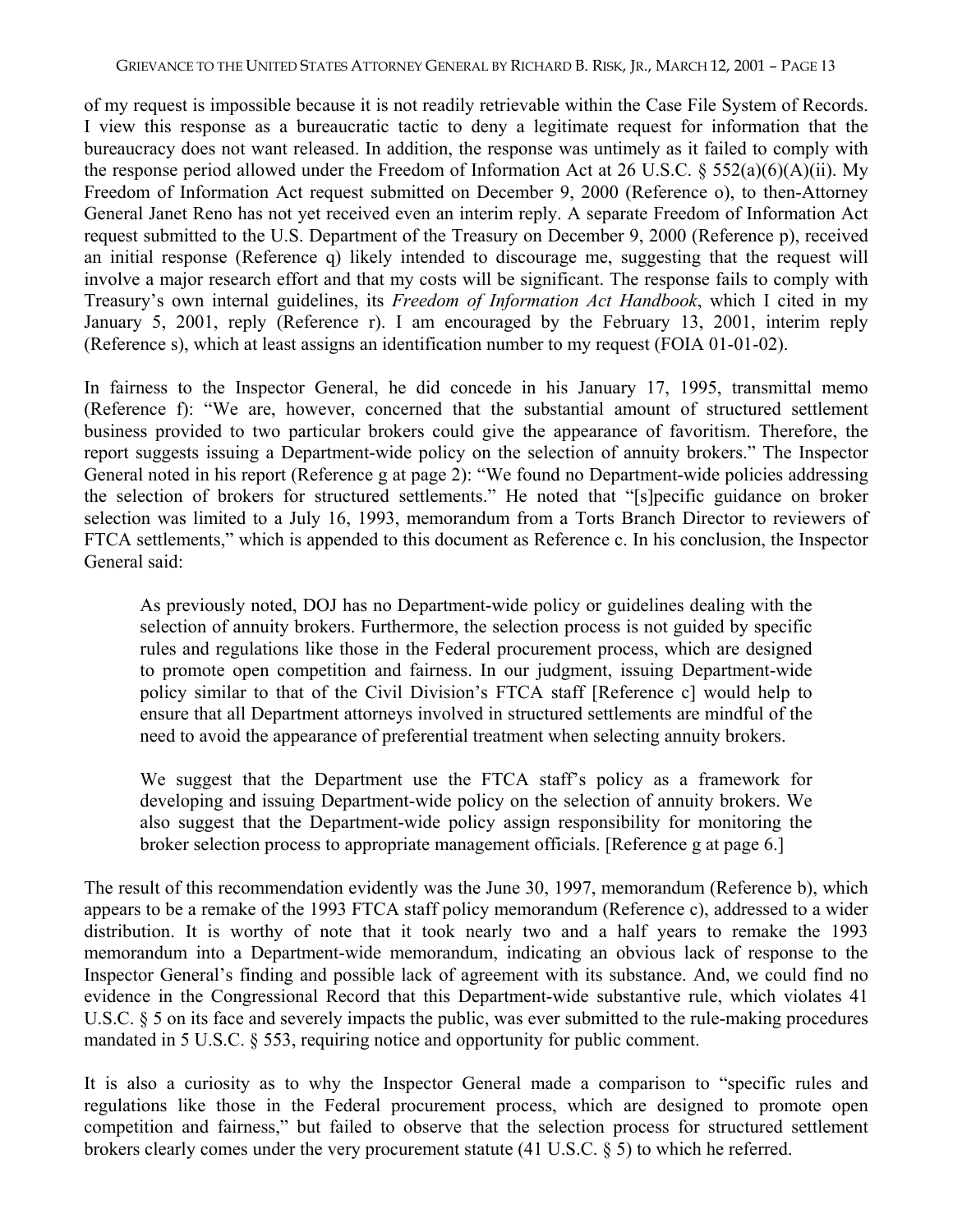The June 30, 1997, remake (Reference b) of the 1993 memorandum failed to implement the Inspector General's recommendation that responsibility for monitoring the broker selection process be assigned to "appropriate management officials." [Reference g at page 6.] There is no monitoring activity mentioned, not even a point of contact within the Civil Division to serve as a focal point for questions from the FTCA staff members and United States Attorney offices throughout the country. Obviously, there was only lip service being given to the Inspector General's recommendations and certainly no intention to enforce a policy to avoid favoritism. The June 30, 1997, memorandum was signed by John C. Dwyer, Acting Associate Attorney General, addressed to "Assistant Attorneys General, United States Attorneys," and said in its entirety:

The Inspector General has reviewed the process Department of Justice attorneys follow in selecting annuity brokers for structured settlements. Following his review, the Inspector General recommended that policy guidance be disseminated more widely within the Department. The guidance below was developed through collaboration between the Civil Division and the Attorney General's Advisory Committee of U.S. Attorneys. This guidance does not, of course, change the cardinal rule with regard to the selection of brokers. The cardinal rule has been—and continues to be—that the Department should avoid favoritism in selection.

The following rules should be followed:

- Every broker should be given an opportunity to promote his, her, or its services.
- No lists of "approved," "preferred," or "disapproved" brokers are to be maintained.
- Our policy is to afford an opportunity to qualified brokers to provide services. While brokers who have performed well in the past obviously will be appropriately considered for repeated use, such use cannot [emphasis in original] be to the exclusion of new brokers.
- It is logical and expected that attorneys will look to supervisory attorneys for assistance in selection of a broker (and, of course, for assistance and review during other aspects of the process of consummating a structured settlement); however, the decision as to selection of a broker should be finally made by the attorney negotiating the settlement.
- When a structured settlement in a Federal Tort Claims Act (FTCA) case will include a reversionary interest in favor of the United States, the Torts Branch's FTCA Staff must be consulted to maintain appropriate records and foster consistencies. The Torts Branch is available to be consulted whenever a structured settlement is contemplated and consultation is encouraged. The Torts Branch's Damages Handbook also provides useful guidance on structured settlements.
- Finally, it is important that each office maintains the appearance as well as the reality of fairness in its use of brokers. Therefore, any activity tending toward an appearance of favoritism, any action contrary to any rules in this memorandum, or any activity incongruent with the spirit of this memorandum must be scrupulously avoided.

This memorandum is nothing but a sham. It provides no guidance and allows selection at will. It encourages, almost mandates, that the Torts Branch be consulted in the selection of a broker, which is a primary reason the two Beltway brokerages seem to get all the plum cases. This memorandum is intended not to be enforced and certainly intended not to disturb the cronyism that the Inspector General uncovered but failed to declare as such.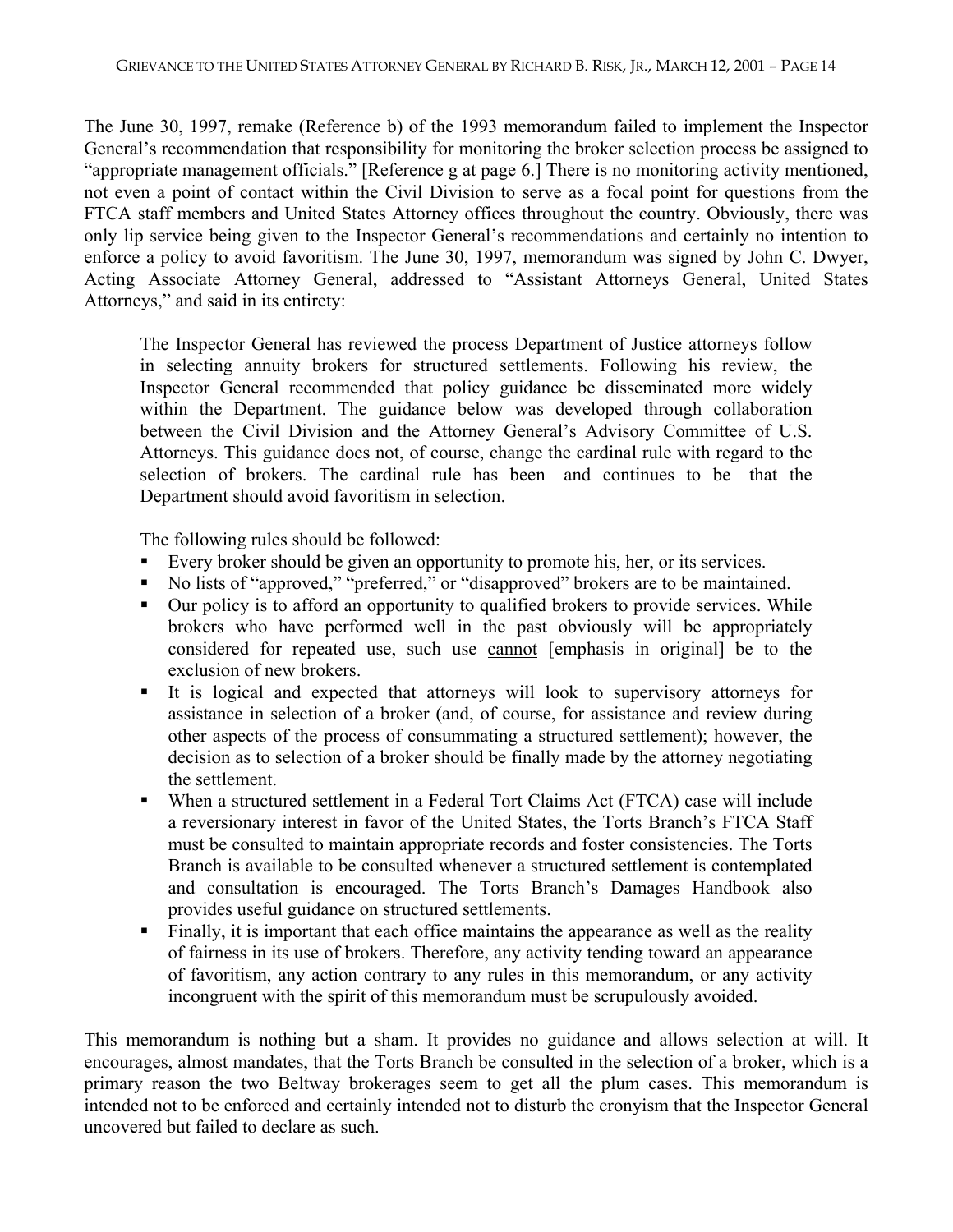I had been called into the case of *Schaefbauer v. United States*, U.S. District Court for the Western District of Oklahoma, Case No. CIV 98-440, by an attorney for the plaintiff to participate in a settlement conference held in Oklahoma City on December 2, 1998, in the offices of the plaintiff's counsel. Representing the United States was Robert A. Bradford, an Assistant United States Attorney out of the Western District for Oklahoma. An employee of the U.S. Postal Service, N. Duane Lacy, was also present inasmuch as the physical injury to the plaintiff allegedly arose out of negligence in an accident involving the driver of a U.S. Postal Service vehicle. I had done a considerable amount of preparation for that settlement conference, including submitting the victim's medical records to several life insurance companies for the assignment of a rated age for an impaired life expectancy, which would result in a larger life-contingent periodic payments to the victim that would be made for the same premium amount to someone with a normal life expectancy. I prepared several annuity illustrations for the plaintiff's counsel, which were to be shared with the representatives of the Defendant United States during the conference, showing benefits and their cost as a means of helping to bring the parties into agreement. It was the intent of the plaintiff's counsel who invited me that I would be the broker of record for any annuity transaction that would result from any settlement involving periodic payments. At the outset of the settlement conference, the plaintiff's counsel introduced me as such. Mr. Bradford responded immediately that the selection of a structured settlement broker was the prerogative of the United States of America and that such decision in this case would be made "inside the Beltway," referring of course to the highway that circumscribes Washington, D.C. Later in the evening, he again used the term "inside the Beltway" in remarks directed to me.

On December 4, 1998, I spoke by telephone on two occasions to Roger D. Einerson, Assistant Director, Torts Branch, Civil Division, U.S. Department of Justice, complaining that I was being excluded from the Schaefbauer case. Between the two conversations, he spoke by telephone with Mr. Bradford to get details of what had occurred on December 2, then responded to me. Mr. Einerson told me that the selection of a structured settlement broker by U.S. Department of Justice attorneys was "kind of like selecting a barber—you find one you like and you tend to stick with him." I could hardly believe this statement, as it confirmed there were no restrictions on the selection of brokers or using one repeatedly, and certainly there was opportunity for favoritism in the selection. Mr. Einerson denied being involved in the Schaefbauer case and said he was simply trying to answer my questions about the selection process. He then said he would send me a copy of the memorandum (Reference b) setting forth the guidelines on the selection of brokers, which he did. What Mr. Einerson had told me was in direct conflict with the guidance contained in the memorandum. I handled two U.S. government structured settlements, one in 1994 and the other in 1995, both involving the Eastern District of Oklahoma U.S. Attorney's office. The first case settled for under \$1 million, which meant the settlement authority was local. The second case (the "Consolidated Humvee" case) exceeded \$1 million and involved three plaintiffs. Those were the only two cases I can recall ever doing that involved the U.S. Department of Justice. When I mentioned that fact to Mr. Einerson in 1999, he told me that I would not have been selected to handle the Consolidated Humvee case except that I was already involved at the invitation of an attorney with the Eastern District of Oklahoma U.S. Attorney's office before his office had an opportunity to become involved in the broker selections. Again, that statement conflicts directly with the policy supposedly in force at the time. (Reference c.)

Mr. Einerson is the number two person in charge of the Torts Branch and is one of two individuals named in the July 16, 1993, memorandum to reviewers (Reference c) as someone to provide assistance to federal attorneys in the selection of brokers (the other being an individual named Larry Klinger). At that time, according to Jeffrey Axelrad, the memo's author, "The usual procedure is for the broker or its representative(s) to meet with Roger Einerson and Larry Klinger." The memorandum dated May 10, 2000, by Mr. Axelrad (Reference k at page 10) identifies Mr. Einerson singularly has having "acquired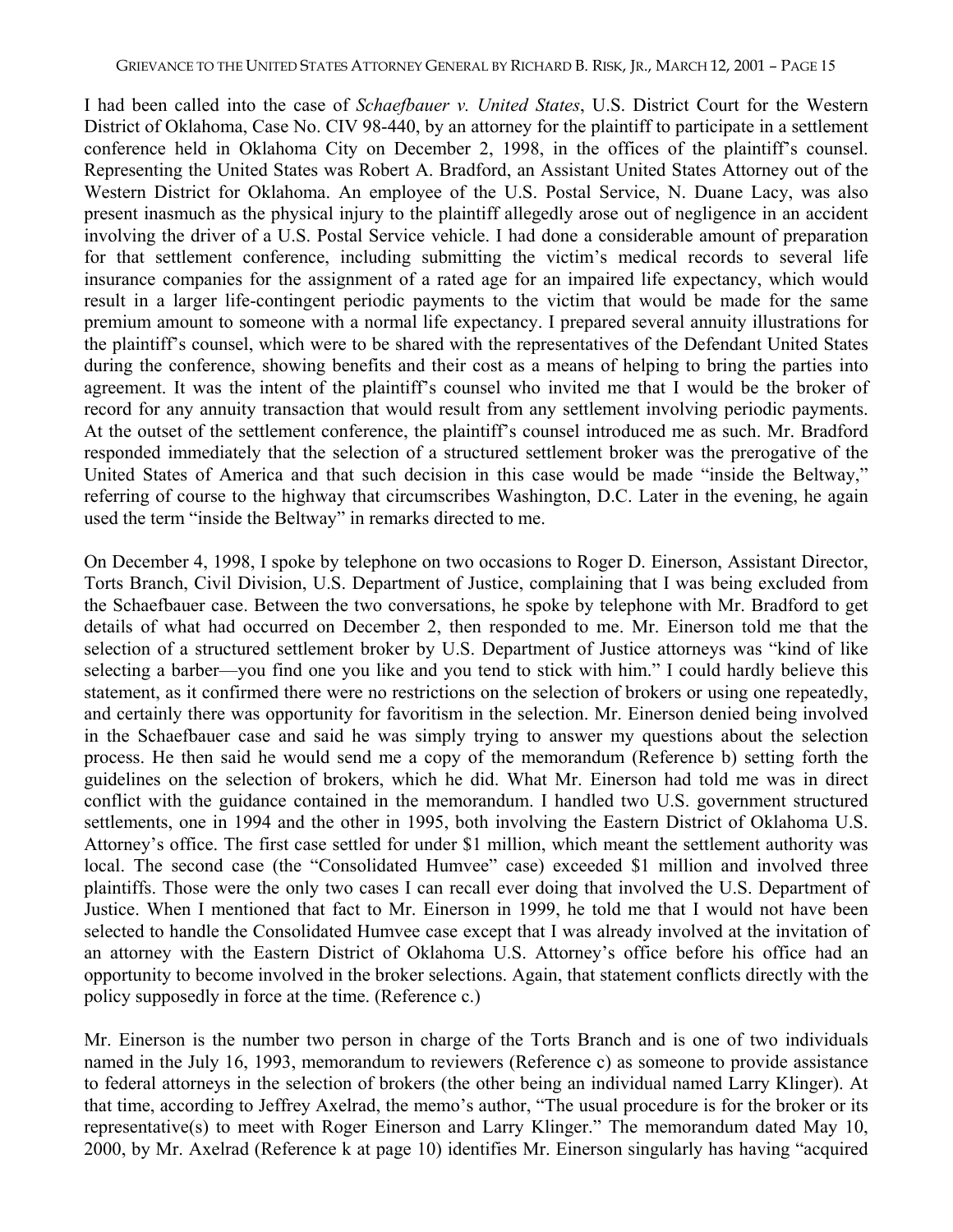considerable expertise and experience in dealing with structured settlements," designating him as "a point of contact on structured settlement matters." If Mr. Einerson's explanation to me reflects his attitude toward the selection of brokers, it is highly inappropriate and flies in the face of the U.S. Department of Justice's official policy recited in Reference b. As the number two officer in the branch that oversees the selection of structured settlement brokers and the branch's designated point of contact on structured settlement matters, it is clear that the Department's policy is not being enforced.

I subsequently made another trip to Oklahoma City and visited personally with Tom Majors, Chief, Civil Division, U.S. Attorney's Office, Western District of Oklahoma, about being the broker of record for *Schaefbauer*. He was very hospitable and introduced me to his staff attorneys (including Mr. Bradford), but confirmed that the selection would be made "inside the Beltway." I never heard from him again and was excluded from the case from that point on, except that I attempted to stay informed through the plaintiff's attorneys, whose hands were tied on the matter of selecting the broker. *Schaefbauer* was settled in May 1999, I believe, involving a structured settlement. The total settlement amount was already well into seven figures by the time I was shut out by the U.S. Department of Justice, and the amount spent on the annuity to fund the periodic payments was several million dollars, I believe. (I am attempting to confirm these figures through my Freedom of Information Act requests shown in References m through s.) I understand that the name of Michele M. Feldheim of the JMW Settlements, Inc., office in Washington, D.C., appeared on annuity quotes dated February 17, 1999, that were presented to Mr. Schaefbauer's representatives at a subsequent settlement conference by Mr. Bradford. Neither Ms. Feldheim nor Mr. Bradford were licensed at that time to transact insurance business in the State of Oklahoma, according to the Insurance Department's records, which is required by 36 Oklahoma Statutes § 105. (Mark S. Feldheim, also of the JMW Washington, D.C., office, was licensed at that time in Oklahoma. However, Mr. Feldheim's name was not on the quote nor did he make the presentation.) By decree of the U.S. Department of Justice, in violation of public policy against cronyism as promulgated in 41 U.S.C. § 5, I was excluded from this transaction and JMW was awarded the opportunity to receive the lucrative commission from the annuity sale. The very agency charged with enforcing the laws of the United States of America itself violated the law.

Currently, my partner and I are being excluded from another large physical injury settlement in Oklahoma under the Federal Tort Claims Act, in a case where I was invited by the plaintiff's counsel to serve as the structured settlement broker with the intention that I would be compensated by the annuity commission. Like *Schaefbauer*, this case will be well into seven figures. And, like *Schaefbauer*, the brokerage office anointed by the U.S. Department of Justice to receive the commission is JMW Settlements, Inc. Again, this selection is being done in violation of the procurement statute.

In both *Schaefbauer* and the present case, the U.S. Department of Justice has tortiously interfered with our business relationship with the plaintiffs and plaintiffs' attorneys, causing us great economic loss.

The Inspector General contacted the nine attorneys out of 25 cases in the sample who contacted the Federal Tort Claims Act staff to seek recommendations for annuity brokers. Out of the nine, apparently just two brokers were the choice of seven attorneys. The names in the report were excised, but it is highly suspected that one each was from the Ringler and JMW brokerage offices in the Capitol area. The Inspector General reported these seven attorneys "gave various reasons for selecting the two brokers including: (1) reports from other AUSAs or trial attorneys that these brokers provide excellent service; (2) knowledge that these brokers had handled cases similar to theirs; and (3) positive experiences working with another broker from the same firm." [Reference g at page 5.] Considering that these attorneys contacted by the Inspector General were part of an investigation over allegations of favoritism, the answers given obviously were orchestrated and designed to disguise the fact that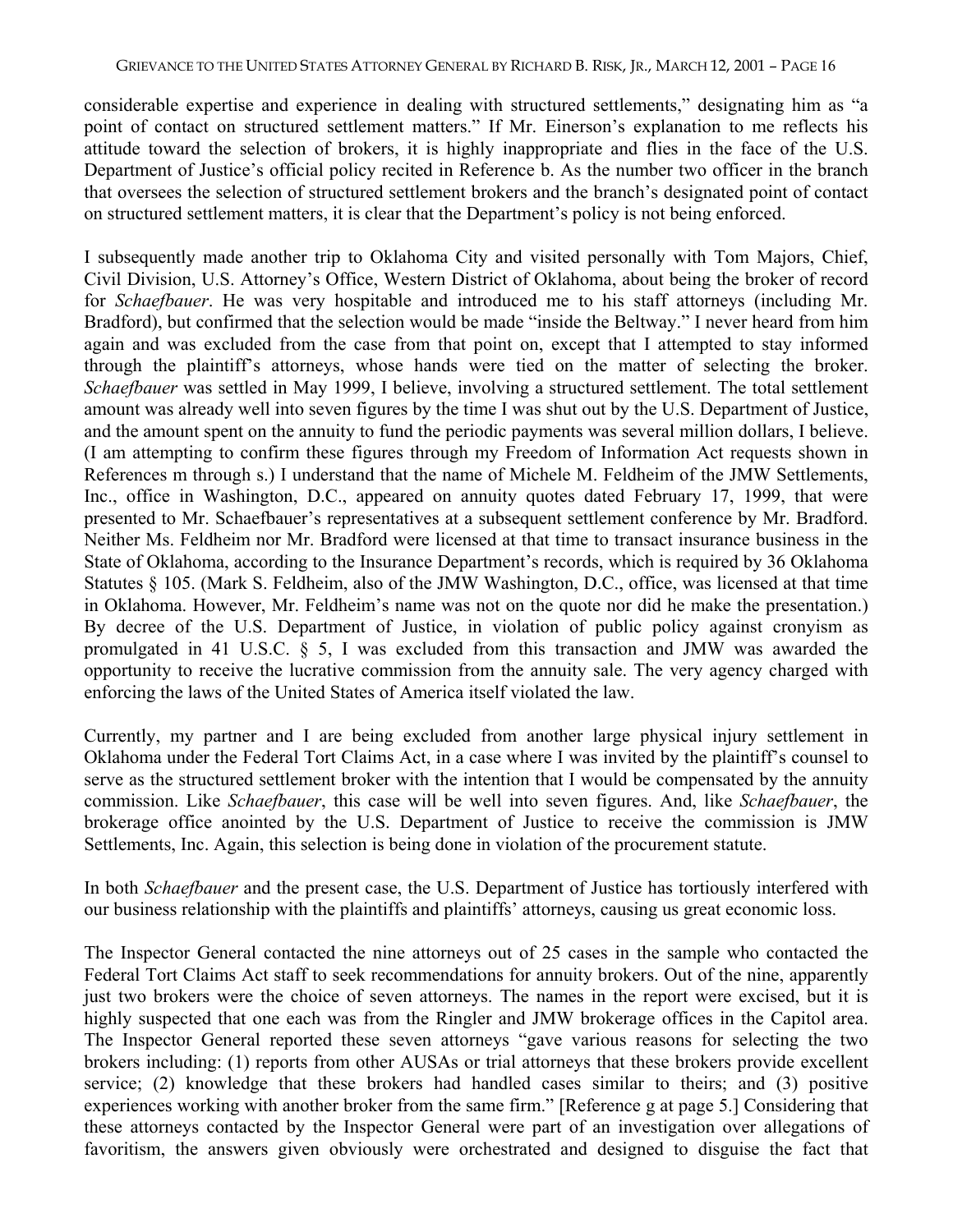decisions are made "inside the Beltway" and that there are, in fact, favorites who get the business. No reasonable person who considers the numbers and other circumstances that point to cronyism will believe any other explanation. Mr. Einerson, in a telephone conversation with me on May 21, 1999, described the selection of brokers as a result of the brokers "marketing their services." That term has a nefarious connotation in the context of brokers who "market their services" to liability insurers in the private sector.

It is a common practice in the private sector for structured settlement brokers and the brokerage organizations to which the individual brokers belong to pay undisclosed rebates—kickbacks or bribes to self-insured corporations that become defendants in physical injury tort litigation or to liability insurers, for the privilege of being designated as "approved brokers," eligible to be brought into settlement negotiations to present periodic payment proposals to the plaintiffs. If not as a result of a rebate arrangement, there exists almost always some form of *quid pro quo* between the broker and the defendant or liability insurer. Such arrangements are designed to prevent the plaintiff from engaging a broker who would work on behalf of the plaintiff and handle the periodic payment transaction, to be compensated from the commission on the annuity sale. Such arrangements are in restraint of trade and likely violate the antitrust statutes of the various states. Defense brokerages commonly refer to these arrangements as "marketing." A reasonable person will find it very supportable to believe that "marketing" to a brokerage organization that engages in *quid pro quo* arrangements with defendants in the private sector would have a meaning no different to that same brokerage when doing business with the government.

### **E. The Department of Justice is participates in common-law fraud, in collaboration with the structured settlement brokers it engages, by misrepresenting the value of its settlement offer in order to entice a physical injury victim to give up its property right of a tort claim against the United States of America.**

The common-law definition of fraud, according to *Black's Law Dictionary*, 7<sup>th</sup> Edition, at 670, is: "A knowing misrepresentation of the truth or concealment of a material fact to induce another to act to his or her detriment." An impartial and competent investigation will show that U.S. Department of Justice employees, in collusion with the structured settlement brokers they select, regularly misrepresent to plaintiffs the true anticipated cost to the government of the periodic payments they offer during settlement negotiations. The cost of a specific set of periodic payments produced on an annuity software quoting system, using published book rates and assuming a normal life expectancy of the measuring life (the annuitant), is invariably higher that what the government will actually pay when daily rates, rated ages based on impaired life expectancy, and market competition among competitors is considered. If these factors are not presented to the plaintiff, and the plaintiff is misled as to the likely true cost of the future payments, the U.S. Department of Justice has perpetrated fraud on the plaintiff to induce the plaintiff to give up his or her right to the damages for the tort claim against the government. This practice is a carry-over from the common practices in the private sector, where it is also fraudulent.

# **F. The Department of Justice unduly exposes the United States Treasury to fraud by the structured settlement brokers it engages, by causing the brokers to serve as intermediaries in the purchasing of annuities from life insurance companies.**

As explained at the end of Section C above, there is no check or balance in place that monitors the transaction between the broker and the life insurance company, specifically the cost of the annuity. This condition is caused by the practice of paying the entire settlement amount to the broker, who disburses both the cash portion paid to the plaintiff at the time of settlement as well as the amount paid as annuity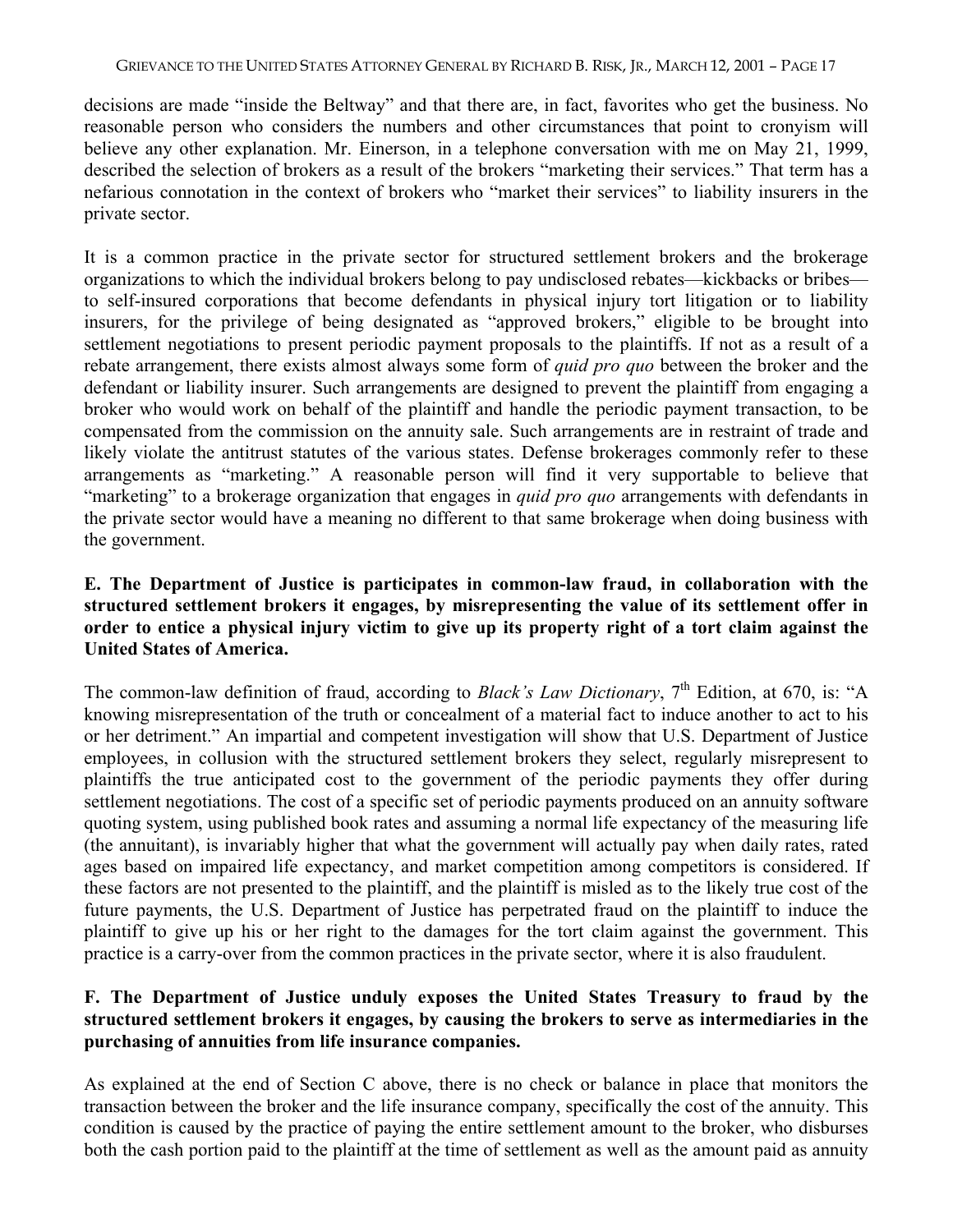premium. (*See* Reference l at 2.) The industry standard is that the cost of the periodic payments is paid directly to the annuity issuer or, in the case of a qualified assignment of the future payment obligation, to the assignee-obligor.

## **G. The Department of Justice regularly and systematically violates the rights of the individual states, in violation of the McCarran-Ferguson Act, 15 U.S.C. § 1012, by transacting insurance business within these sovereign states without being appropriately licensed by those states.**

Most states, including Oklahoma, have laws requiring anyone who transacts insurance business within that state to hold a valid and current license issued by that state for the line of insurance transacted. The Oklahoma Insurance Commissioner has determined that an annuity sale for the benefit of an injury victim who is an Oklahoma consumer, regardless of where the actual owner is domiciled or conducts its primary business, is considered an insurance transaction in Oklahoma for purposes of requiring that the person who handled the transaction be licensed in Oklahoma. Notwithstanding the special privileges granted to the U.S. Department of Justice under the Federal Tort Claims Act, there is no supremacy over the sovereign states under the McCarran-Ferguson Act, 15 U.S.C. § 1012, when it comes to regulating insurance business within the borders of the sovereign states. As discussed above in Section D above, neither Michele M. Feldheim nor Robert Bradford was licensed to transact insurance business in Oklahoma, which both did in the *Schaefbauer* case, at the time the business was transacted (which includes preliminary discussions in Oklahoma).

# **H. The Department of Justice is in clear violation of Article I, Section 9, Clause 7 of the U.S. Constitution by establishing periodic payment liabilities of the United States to injury victims that exceed current fiscal year appropriations by Congress.**

The May 10, 2000, memorandum (Reference a), paragraph I.D.2., at page 9, states:

A private defendant or its insurer usually "guarantees" periodic or other scheduled payments. There is no legal authority for such a guarantee on the part of the government, and statutory requirements mandate that settlements forwarded for payment certify the finality of the claim. See, 28 U.S.C. § 2414. The insurance industry and many litigants want to enter into "qualified assignments." The United States should not agree to a qualified assignment unless the assignment contract is modified to make clear that the government has no obligation to assign. However, we do not object to the insurance company assigning its obligations.

The U.S. Department of Justice is very confused as to the anatomy of a structured settlement transaction, as indicated by the above statement. A promise to make future payments that extends beyond the current year is an obligation on the part of the party that makes it. There are only two ways authorized under the Internal Revenue Code that a victim of a personal physical injury or physical sickness, or someone else who has a derivative claim that arises from the physical injury or physical sickness to another person, can receive damage payments (other than punitive) funded by an annuity that are excluded from taxable income, including the internal buildup of the annuity. First, if the defendant or insurer owns the annuity, all payments made to the claimant are excluded under 26 U.S.C. § 104(a)(2), whether paid at the time of settlement or in future periodic payments (including deferred lump sums). Prior to this being codified, the exclusion of payments from an annuity, including accumulated earnings, were exempt under Revenue Rulings 79-220 [1979-2 C.B. 74] and 79-313 [1979-2 C.B. 75]. Second, as long as the payments qualify for exclusion under 26 U.S.C. § 104(a)(2), the obligation may be assigned to a third party under the provisions of 26 U.S.C. § 130, called a "qualified assignment." In this arrangement, the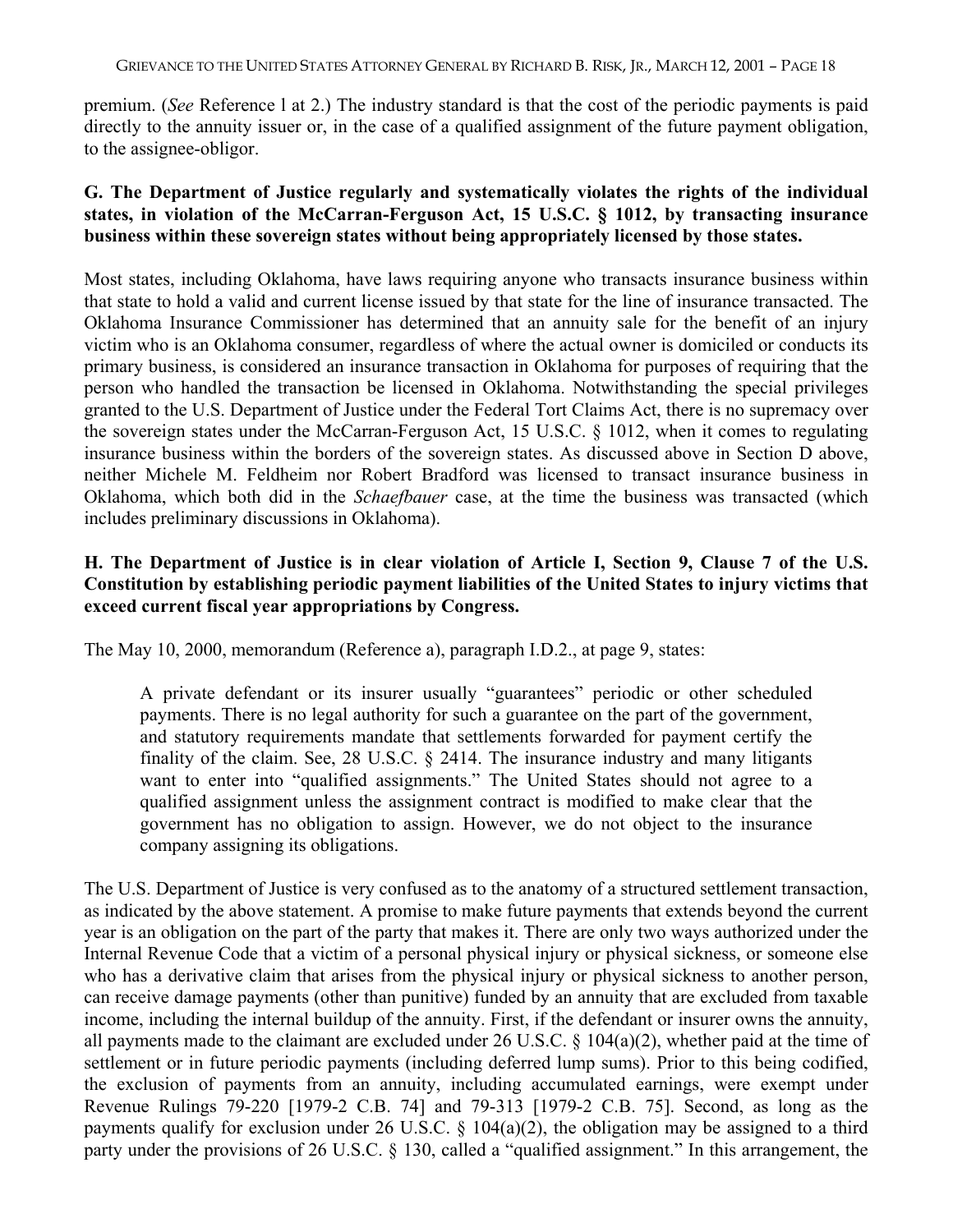third party substitutes for the defendant or its insurer through a total novation. A novation substitutes a new party and discharges one of the original parties to a contract by agreement of all parties. [See *Restatement (Second) of Contracts* § 280.] In both arrangements, there must exist a future payment obligation.

This dilemma obviously is what creates a constitutional problem for the U.S. Department of Justice, because any admission that the government has assumed an obligation beyond the current fiscal year appropriation is in violation. To pretend, through some wishful thinking and a "blue smoke and mirrors" scheme, that no obligation exists on the part of the United States to make future payments to the plaintiff is nonsense. The arrangement invented for use by the Torts Branch does not cure the problem. The specimen Stipulation for Compromise Settlement and Release used for litigation structured settlements (Reference l) at page 3 says:

The annuity contract(s) will be owned solely and exclusively by the United States and will be purchased as soon as practicable following the execution of this Stipulation for Compromise Settlement and Release. The parties stipulate and agree that the United States' only obligation with respect to said annuity contract(s) and any annuity payments therefrom is to purchase the annuity contract(s), and they further agree that the United States does not guarantee or insure any of the annuity payments. The parties further stipulate and agree that the United States is released from any and all obligations with respect to the annuity contract(s) and annuity payments upon the purchase of the annuity contract(s).

This document seems to intertwine two distinct things: (1) the guarantee of the future payments to be made from the annuity contract and (2) the obligation itself to make the future payments. It is doubtful that the United States can avoid the obligation to make the payments good in the event the annuity issuer defaults, because the United States is the owner of the annuity and remains the owner throughout the period the annuity is making payments to the plaintiff. This obligation to guarantee the payments from the annuity contract can be avoided only if the annuity is owned by the plaintiff, which would cause loss of tax-free growth of the annuity's assets, or if the annuity were owned by a third party as a "qualified funding asset" as defined under 26 U.S.C. § 103(d) in a qualified assignment of the future payment liability to the annuity owner.

The United States cannot successfully assert that it never had and never will have an obligation to make future payments as consideration for being released by the plaintiff for the plaintiff's tort claim for damages against the United States. It is simply impossible for an entity (the government) to purchase an annuity contract, intend to own it and have it pay the plaintiff, then say to the plaintiff "we never had an obligation to you to do anything but purchase the annuity."

It is also a very significant contradiction for the U.S. Department of Justice to be required by statute [28 U.S.C. § 2414] to certify the finality of every claim submitted to be funded, while claiming it has a mission to recover any unused funds designated for future medical care, if the claimant dies, by creating an Irrevocable Reversionary Inter Vivos Medical Care Trust. That is not "finality" of the claim. Instead, it leaves the claim open and requires a bureaucracy to monitor the trusts and receive reversionary funds. This meddling by the U.S Department of Justice into matters that are exclusively the domain of the Congress additionally violates the separation of powers doctrine and is *ultra vires*. Medical trusts were discussed in further detail in Section B above.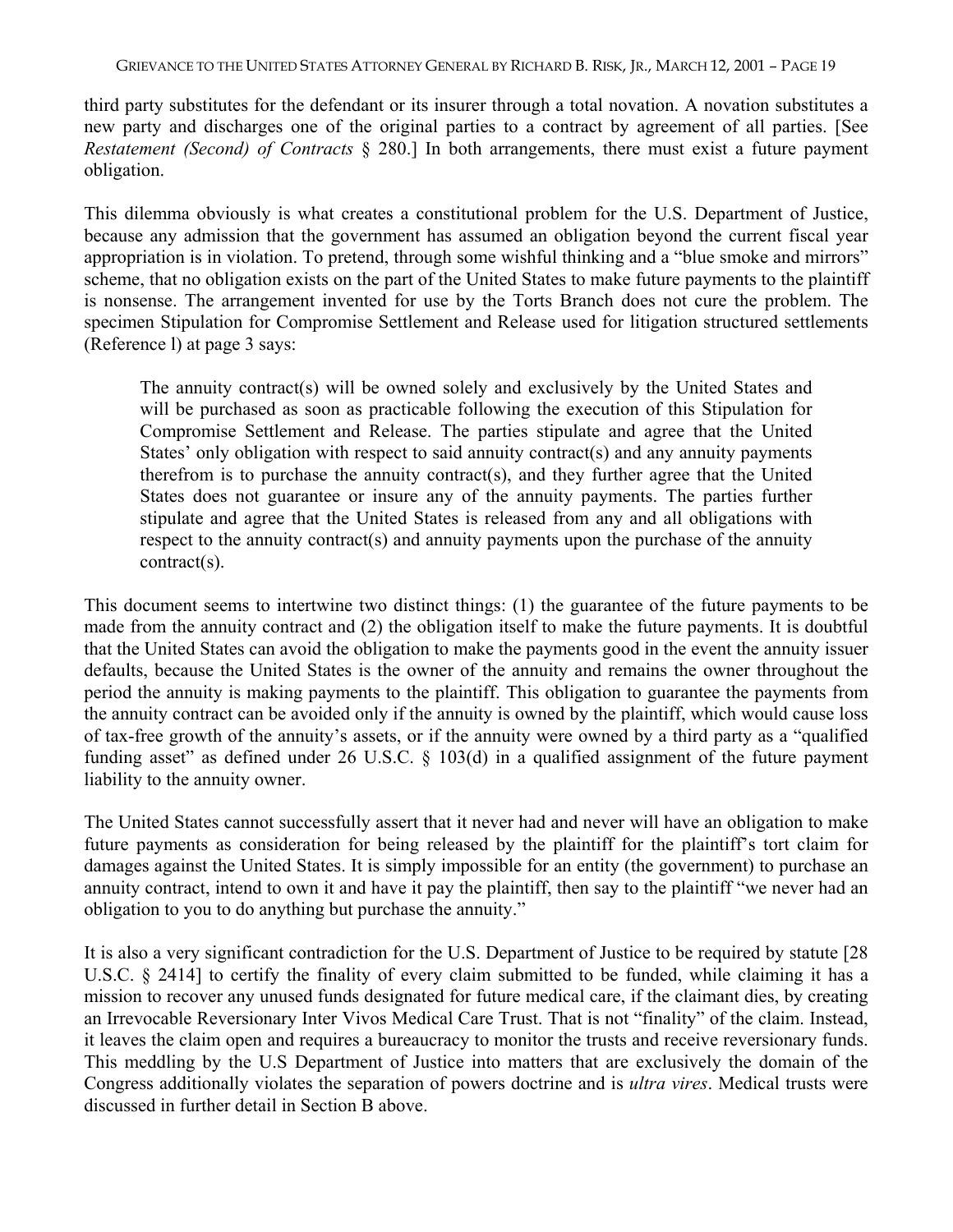The objective of the U.S. Department of Justice is to pay a single sum without creating an obligation of the United States that extends beyond the current fiscal year. The plaintiff who desires to have future periodic payments, including deferred lump sums, desires to have them entirely excluded from income within the intent of 26 U.S.C. § 104(a)(2) as reiterated by the Joint Committee on Taxation [JCX-15-99, III]. Under the current scheme employed by the U.S. Department of Justice, whether it realizes it or not, these objectives are mutually exclusive. The solution is simple: Pay all proceeds into a qualified settlement fund.

Congress has authorized through 26 U.S.C. § 468B, and the Secretary of the Treasury has created through the adoption of 26 C.F.R. § 1.468B, a device called a qualified settlement fund (QSF). The enactment of 26 U.S.C. § 468B created special rules for designated settlement funds, which the Secretary of the Treasury, through statutory and inherent authority, broadened in concept through the issuance of Treasury Regulations § 1.468B-1, creating the QSF to "resolve or satisfy one or more contested or uncontested claims that have resulted or may result from an event (or related series of events) that has occurred and that has given rise to at least one claim asserting liability...(ii) Arising out of a tort...." [26 C.F.R.  $\S$  1.468B-1(c)(2).] The authority of the court to create and oversee the QSF is absolute:

A fund, account, or trust satisfies the requirements of this paragraph (c) [defining a qualified settlement fund] if...it is established pursuant to an order of, or is approved by, the United States, any state (including the District of Columbia), territory, possession, or political subdivision thereof, or any agency or instrumentality (including a court of law) of any of the foregoing and is subject to the continuing jurisdiction of that governmental authority. [26 C.F.R. § 1.468B-1(c)(1).]

The fund administrator, on behalf of the qualified settlement fund, settles claims originally asserted against the defendant resulting from the event by entering into settlement agreements with persons asserting those claims. Once the fund is established and defendant has paid the agreed upon settlement amount into the fund's account, the liability for all such claims originally asserted against the original defendant are transferred to the qualified settlement fund through a novation. A novation has the effect of adding a new party as substitute obligor which was not a party to the original duty, and discharging the original defendant by agreement of all parties, completely extinguishing any alleged liability of the defendant.

The fund then is considered "a party to the suit or agreement" for purposes of making a qualified assignment of the future payment liability under section 130(c) of the Code. This has been affirmed by the Internal Revenue Service through the issuance of Revenue Procedure 93-34, which says in pertinent part:

This revenue procedure provides rules under which a designated settlement fund described in section 468B(d)(2) of the Internal Revenue Code or a qualified settlement fund described in section 1.468B-1 of the Income Tax Regulations will be considered 'a party to the suit or agreement' for purposes of section 130. In general, section 130 provides that an assignee may exclude from gross income amounts it receives for assuming the liability of a party to a suit or agreement to make described periodic payments of damages to a claimant. [Rev. Proc. 93-34 § 1.]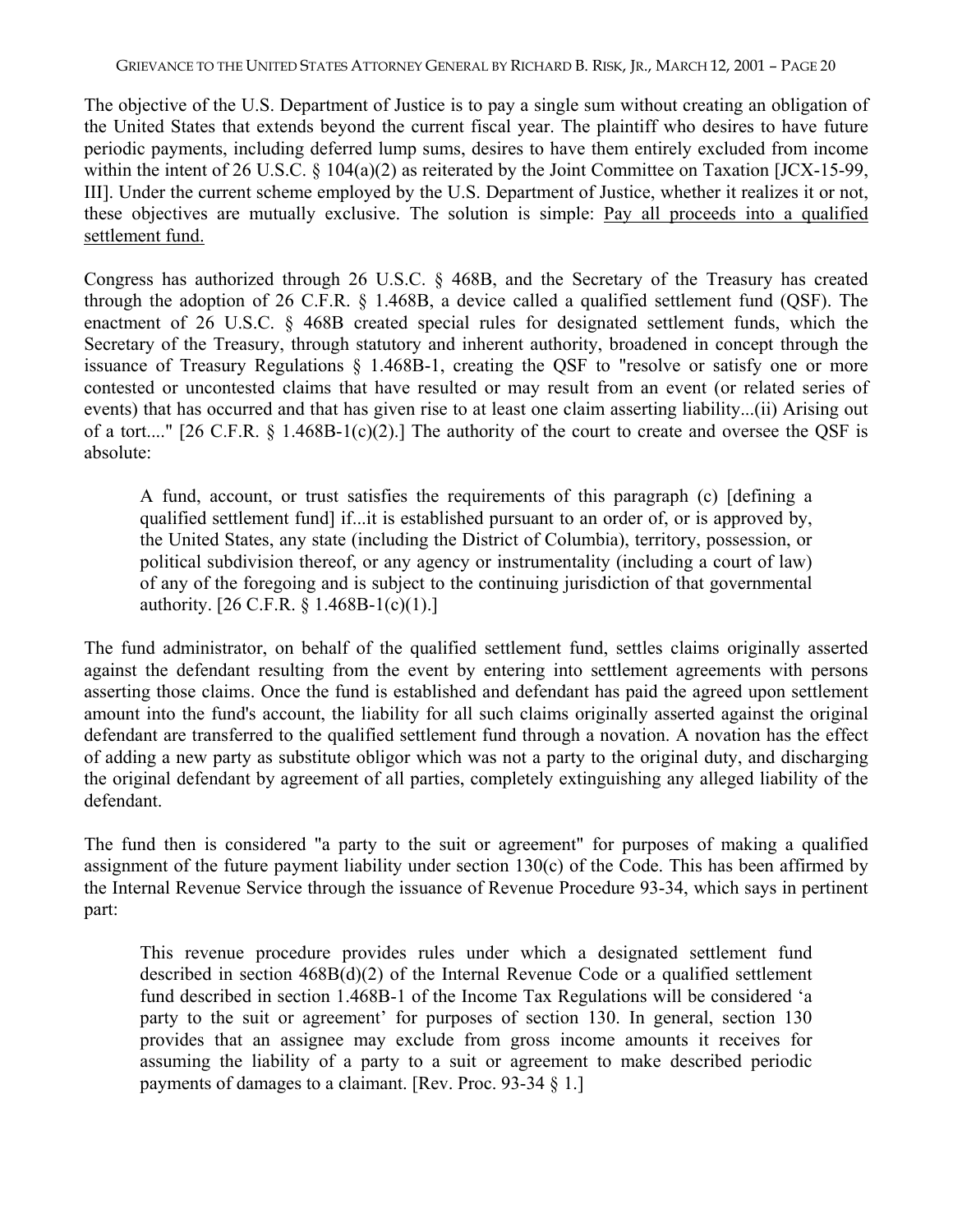Once the settlement funds are paid out, either to the plaintiffs, lien holders, their attorneys, or to a thirdparty assignee under a section 130 qualified assignment, the trust closes and the administrator files a final tax return. Usually the existence of a QSF is of short duration.

By cooperating in the creation of a qualified settlement fund, which would be administered by someone of the plaintiff's choosing, the U.S. Department of Justice would avoid the creation of an obligation to the plaintiff that extends beyond the current fiscal year, because the United States would be released once the settlement funds are paid into the QSF. The settlement is final, meeting all conditions of title 28, sections 2414 and 2672. The plaintiff's ability to receive periodic payments beyond the current fiscal year can be from an obligation created by the QSF, after the United States has been released, under the black letter authority of sections 104(a)(2), 130 and 468B of the Internal Revenue Code, as well as Treasury Regulations § 1.468B and Revenue Procedure 93-34. The QSF would stand in the shoes of the United States to create the future payment obligation, then assign that obligation to a third party before going out of existence.

The U.S. Department of Justice, by agreeing to the QSF procedure, would avoid altogether the illegal acts of cronyism created by selecting structured settlement brokers, because there would be no brokers engaged by or on behalf of the United States. The selection of brokers would be the prerogative of the QSF administrator.

There is enough information available to the FTCA staff to determine, for negotiation purposes, what benefits can be purchased to benefit the plaintiff and for what price. Such information could be shared by the broker engaged by the plaintiff, which could be certified to the FTCA staff or the trial attorney negotiating on behalf of the United States.

Case law is very clear that the courts have no intention of ruling against a taxpayer, considering that the regulations are plainly consistent with the statute.<sup>1</sup> The U.S. Department of Justice would also avoid the myriad of unconstitutional acts and other illegalities in which it now engages while engaged in its existing structured settlement practices.<sup>ii</sup> THE USE OF THE QUALIFIED SETTLEMENT FUND IS THE ONLY AVAILABLE SOLUTION.

# **I. The Department of Justice unduly puts injury victims at risk to adverse tax consequences by imposing a method of providing periodic payments that is without authority under the Internal Revenue Code, specifically 26 U.S.C. § 130(c).**

If we accept the theory of how U.S. Department of Justice believes its structured settlement transactions work, the United States purchases and owns an annuity which makes payments to the plaintiff after the government's tort liability has been extinguished. But, the government says it has no liability to the plaintiff to make the future payments or to guarantee those payments being made by the annuity issuer. The government claims it never had an obligation to make future payments to the plaintiff, so there was no assignment of such obligation to the annuity issuer. That means the annuity issuer is paying money to the plaintiff on its own behalf, not on behalf of the United States. Thus, the money from the annuity issuer is not compensation for personal physical injuries or physical sickness, since the annuity issuer never had a tort claim liability to the plaintiff, and therefore must be income to the plaintiff—taxable income.

In determining what amounts paid under the Stipulation for Compromise Settlement and Release (Reference l) are excludable from the plaintiff's gross income, the terms of the Stipulation must be examined to determine the intent of the payor (the United States) of the amounts. [*Agar v. Comm'r*, 290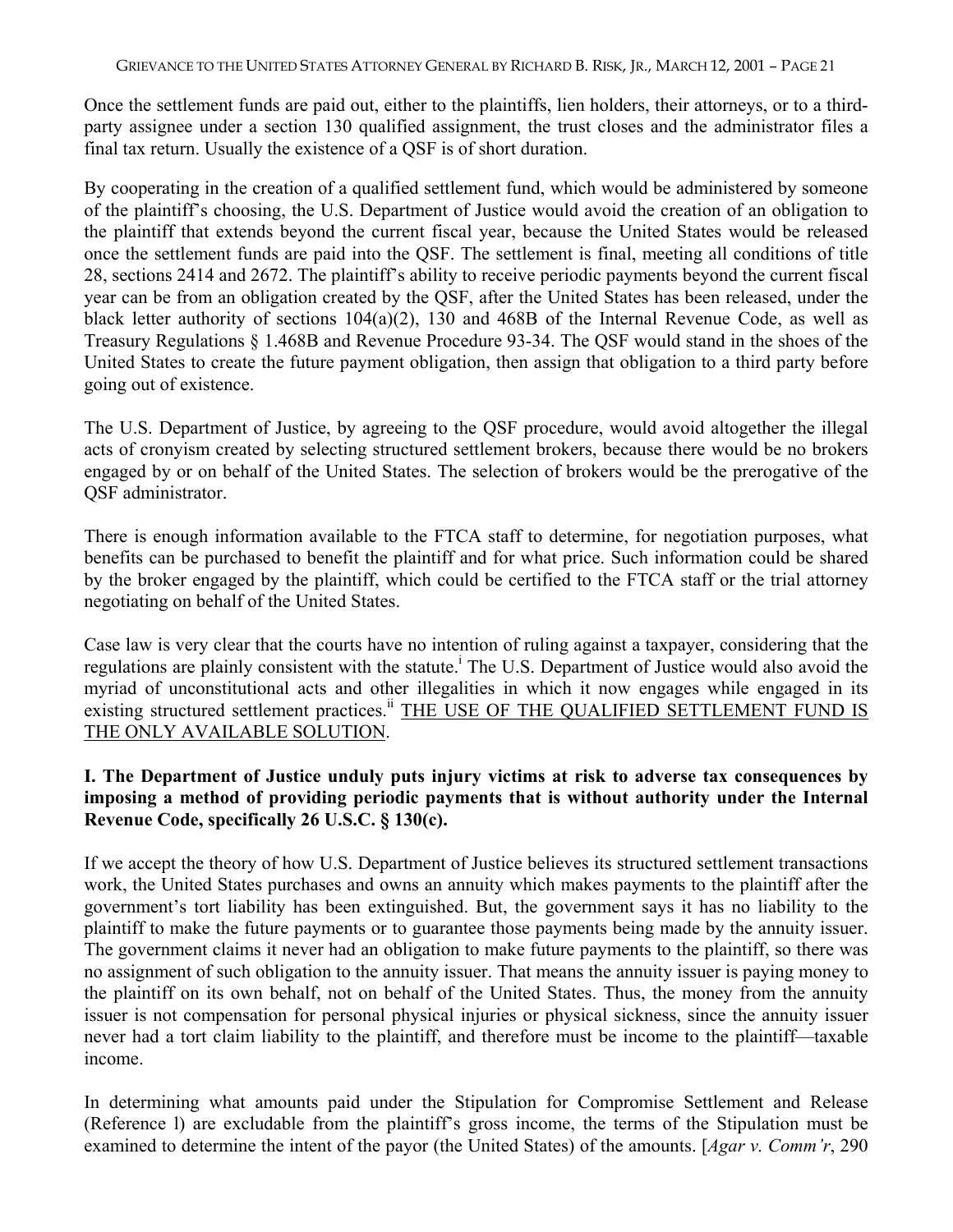F.2d 283 (2d Cir. 1961).] For periodic payments to be excludable under 26 U.S.C. § 104(a)(2), the Stipulation must set forth a promise by the United States to make periodic payment as compensation for the personal physical injury or physical sickness. There is no authority for excluding future payments from gross income using the language set forth in the specimen Stipulation for Compromise Settlement and Release used by the U.S. Department of Justice. It would appear that the only amount excludable by the plaintiff from gross income, with respect to the annuity portion of the settlement, is the premium paid by the United States for the purchase of the annuities because periodic payments are not part of the defendant's obligation to the plaintiff under the Stipulation.

Had the U.S. Department of Justice used the "qualified assignment" authorized under 26 U.S.C. § 130, there would have been authority for the plaintiff to receive all payment amounts, including the annuity's internal earnings, excluded from gross income. But, a qualified assignment first requires that a future payment liability be established. Section 130 says: "For purposes of this section, the term 'qualified assignment' means any assignment of a liability to make periodic payments as damages...." Obviously, this statute contemplates the creation of a future payment liability before it can be assigned. But, the U.S. Department of Justice has avoided this "qualified assignment" device because the creation of a liability on the part of the United States to make payments to a plaintiff beyond the current fiscal year violates the constitutional restriction imposed in Article I, Section 9, Clause 7.

Perhaps thousands of plaintiffs who have settled with the United States have relied to their detriment that the United States has acted in good faith. All the while, structured settlement brokers engaged by the U.S. Department of Justice and acting as agents for the United States have unknowingly misrepresented to the plaintiffs that their future payments will be excluded from gross income, thus free from income tax liability, under 26 U.S.C. § 104(a)(2). Such representation is conspicuously omitted from the text of the Stipulation for Compromise Settlement and Release, but it is without doubt made orally to the plaintiff during settlement negotiations. These same thousands of plaintiffs are at risk to adverse tax consequences being imposed by the Internal Revenue Service on the basis that there is no authority for the annuity's internal earnings to be paid out to the plaintiffs as being excluded from their gross income.

## **J. The Department of Justice has engaged in illegal rule making, in violation of the Administrative Procedure Act, at 5 U.S.C. § 553, by failing to provide notice and opportunity to comment in promulgating rules governing the selection of structured settlement brokers.**

Any proposed rule meeting the criteria of 5 U.S.C. § 553 requires that the agency proposing it shall provide general notice by publishing it in the Federal Register. After notice, the agency "shall give interested persons an opportunity to participate in the rule making through submission of written data, views, or arguments with or without opportunity for oral presentation. After consideration of the relevant matter presented, the agency shall incorporate in the rules adopted a concise general statement of their basis and purpose. [5 U.S.C. § 553(c).]

There is an exception under subsection (b)(3)(A) for "interpretative rules, general statements of policy, or rules of agency organization, procedure, or practice." The defining rule of law for exempting policy statements from the Administrative Procedure Act (APA) section 553 is *Pacific Gas & Electric Co. v. Federal Power Commission*, 506 F.2d 33 (D.C. Cir. 1974). It was held that an agency need not comply with APA section 553 when issuing a policy statement, although it must when issuing a substantive rule. Otherwise, such substantive rules would be invalid. A policy is distinguishable from a substantive rule in that a policy (i) is not finally determinative of the issues and/or rights addressed, (ii) is a pronouncement of tentative intentions for the future, (iii) must be supported as if the policy had never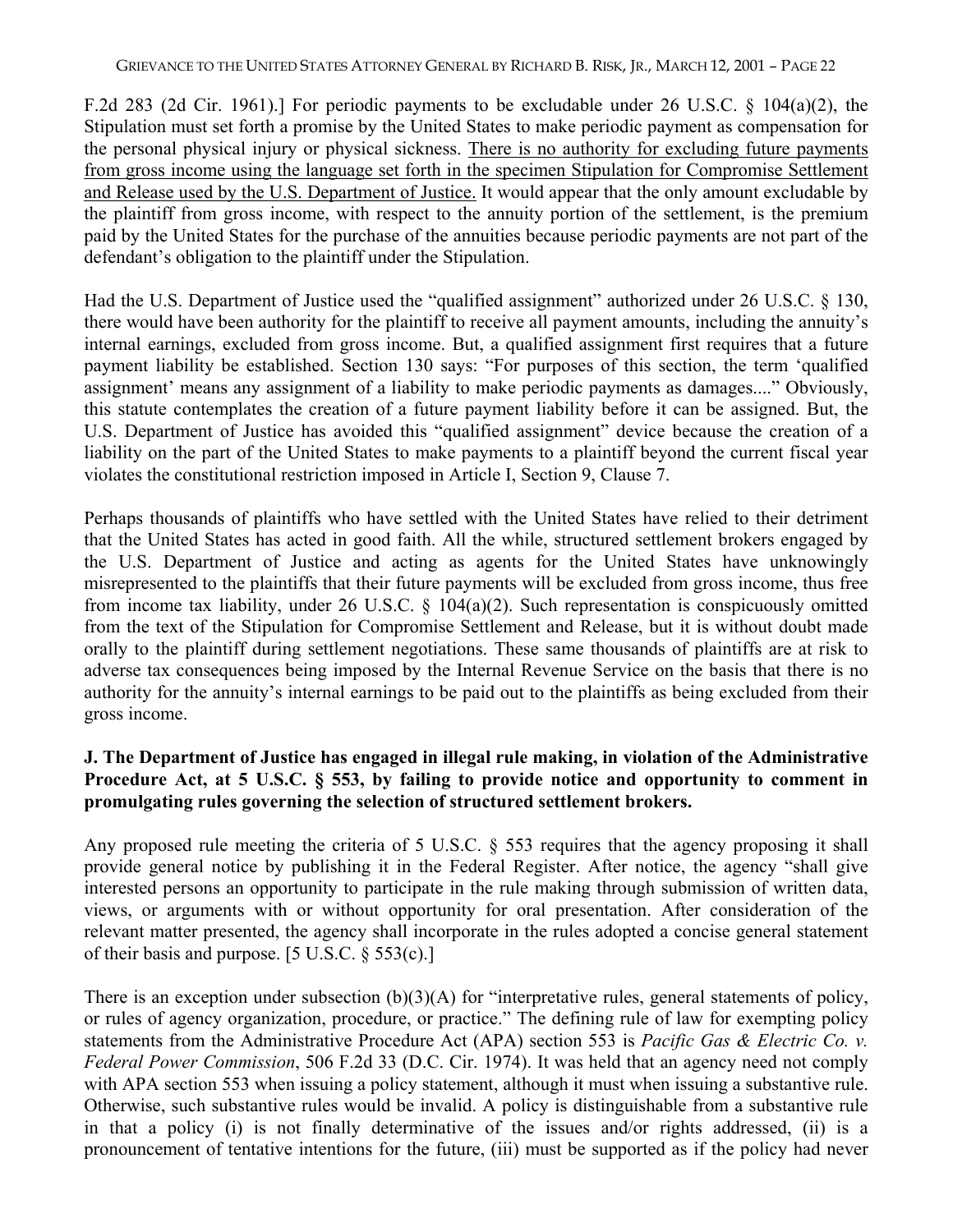been issued, (iv) is subject to complete attack before its application in future cases, and (v) is subject to a broader scope of judicial review.

The July 16, 1993 memorandum (Reference c) that was remade into a broader policy by the June 30, 1997, version (Reference b) starts out: "This memorandum is intended to supplement the guidance on structured settlements included in our Damages Handbook and is intended, in particular, to codify guidance previously stated informally on the selection of structured settlement brokers." [Emphasis added.] The use of the words "codify" and "previously stated informally" suggests that this is a substantive rule that is finally determinative of the issues addressed. Its successor was addressed to a broader group, including all Assistant Attorneys General and all United States Attorneys across the country. It purported to establish rules applicable both within the U.S. Department of Justice and to plaintiffs who have or will have claims against the United States under the FTCA, their attorneys, and structured settlement brokers who wish to be selected to handle the annuity sale transaction and receive the lucrative commissions. It also established a policy that clearly is in violation of the procurement laws, specifically the requirement to advertise for bids, codified at 41 U.S.C. § 5. Therefore, the effect of the June 30, 1997, memorandum is null and void.

The May 10, 2000, memorandum (Reference a) also constitutes a substantive rule, which required notice and hearing under the provisions of 5 U.S.C. § 553. Additionally, it creates a social policy in excess of the authority delegated to the Attorney General to create by claiming a duty to capture tax savings on behalf of the United States that otherwise would go to the injury victims under a structured settlement. This is discussed in detail in Section A above. Consequently, the effect of the May 10, 2000, memorandum is null and void.

#### **K. The Department of Justice illegally denies non-favored structured settlement brokers their individual rights to the pursuit of happiness by depriving them of property, including the right to** earn a livelihood, without due process of law, guaranteed under the 5<sup>th</sup> Amendment to the U.S. **Constitution. It also tortiously interferes with business relationships between other parties.**

This denial by the U.S. Department of Justice of my constitutional rights to due process is discussed in detail throughout the sections above. Additionally, it is discussed above how the Torts Branch is tortiously interfering in my business relationships with other parties.

#### **SUMMARY**

**I respectfully request that the Department of Justice cease and desist immediately from any and all unconstitutional and other illegal activity as described above. I also request that it take all appropriate remedial action against any employees of the government, as defined in 28 U.S.C. § 2671, who are responsible for them. Additionally, it should identify those who have been victimized by the Department of Justice, acting on behalf of the United States of America, and notify these victims of their right to pursue a claim for damages under the Federal Tort Claims Act and, if applicable, under Civil Rights Act provisions. Specifically:**

**1. Abandon the policy of settling Federal Tort Claims Act claims using a different standard for cash settlements than for periodic payment settlements in reaching settlement amounts.**

**2. Abandon the policy of settling Federal Tort Claims Act claims by requiring, as a condition of settlement, the establishment of a medical reversionary trust.**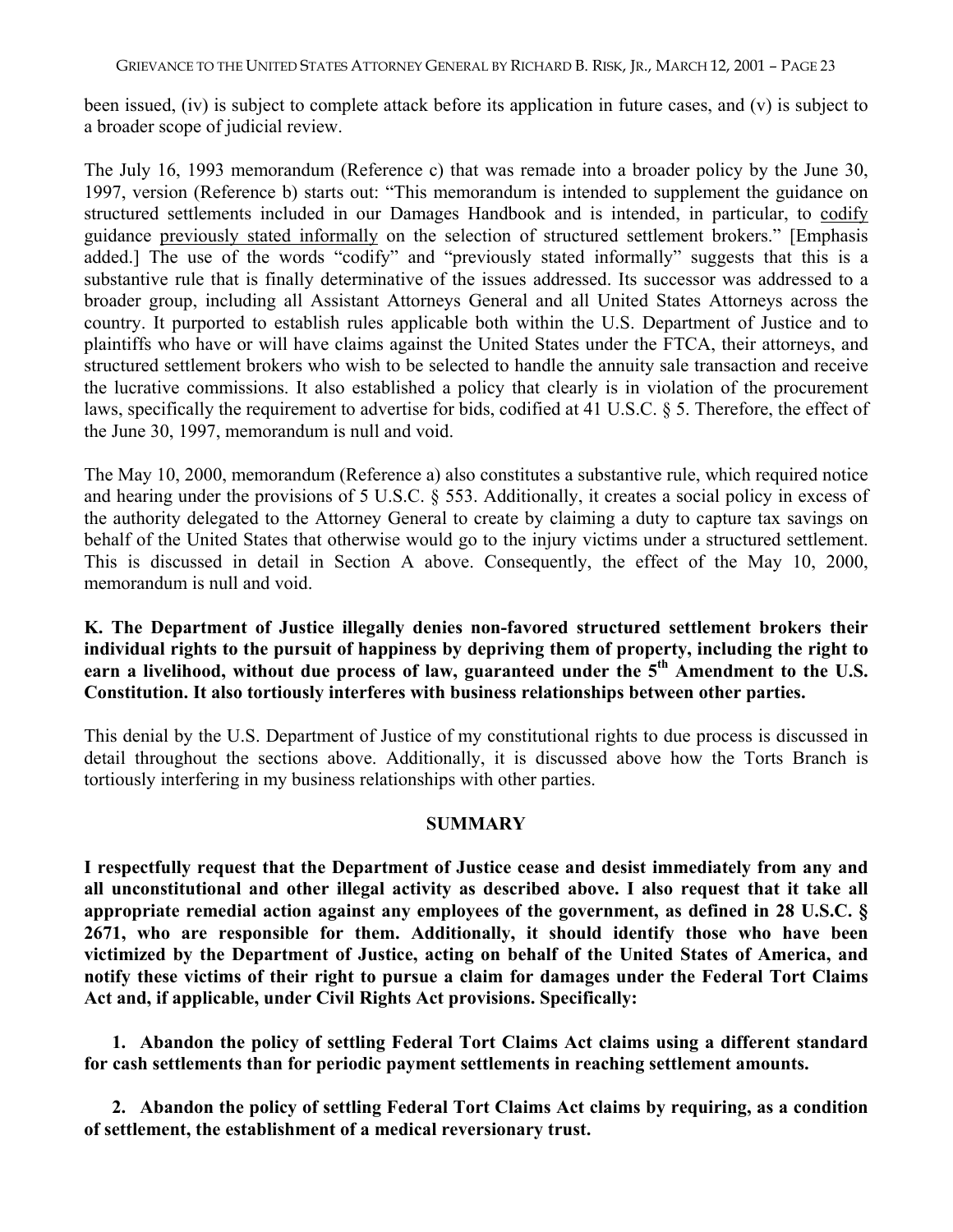**3. Abandon the policy of settling Federal Tort Claims Act claims by requiring, as a condition of settlement, the establishment of a non-medical reversionary trust.**

**4. Abandon the policy of settling Federal Tort Claims Act claims by denying, as a condition of settlement, the right of the injury victim to preserve Medicaid and Supplemental Security Income benefits by the establishment of a disability supplemental needs trust specifically provided by Congress under the provisions of 42 U.S.C. § 1396p(d)(4)(A).**

**5. Terminate all relationships with structured settlement brokers and adopt a practice of allowing the injury victims, through their counsel, to select the individual to assist them in setting up periodic payments.**

**6. When requested by the plaintiff, for the purpose of establishing tax-free periodic payments, agree to the establishment of a qualified settlement fund (QSF) under the authority of 26 C.F.R. § 1.468B, which allows the United States of America to be released and dismissed as a defendant, and allows the plaintiff to negotiate with the QSF to receive periodic payments under the provisions of 26 U.S.C. § 130(c), without violating Article I, Section 9, Clause 7 of the U.S. Constitution.**

**7. Rescind the Dwyer memorandum of June 30, 1997 (Reference b) as an act of illegal rule making in violation of 5 U.S.C. § 553.**

**8. Rescind the Axelrad memorandum of May 10, 2000 (Reference a) as an act of illegal rule making in violation of 5 U.S.C. § 553.**

**9. Relinquish all claims on behalf of the United States of America to reversionary benefits from medical and non-medical reversionary trusts, upon the demise of the trust beneficiary or other triggering event, as illegally obtained concessions in compromise settlements in excess of authority granted by Congress under 28 U.S.C. § 2677.**

**10. Release all claimants who have settled with the United States of America under a compromise pursuant to 28 U.S.C. § 2677 from any prohibition to exercise their rights to establish a disability supplemental needs trust as authorized by Congress under 42 U.S.C. § 1396p(d)(4)(A).**

**11. Investigate these allegations of unconstitutional and other illegal acts within the Department of Justice, and take appropriate action.**

#### **12. Make restitution to all persons who have been victimized by unconstitutional and other illegal acts committed by employees of the Department of Justice.**

This letter is intended to constitute a presentation of any claims described above against the United States for money damages to which I am entitled for injury or loss of property caused by the negligent or wrongful act or omission of any employee of the Government while acting within the scope of his office or employment, within the meaning of 28 U.S.C. § 1675(a). It is also a presentation of any claims that may fall outside the scope of the Federal Tort Claims Act, but within another title or provision of the United States Code, for violation of my constitutional rights, which I have against the United States, or for illegal acts outside the scope of federal employment, which I have against the individual employees who committed them.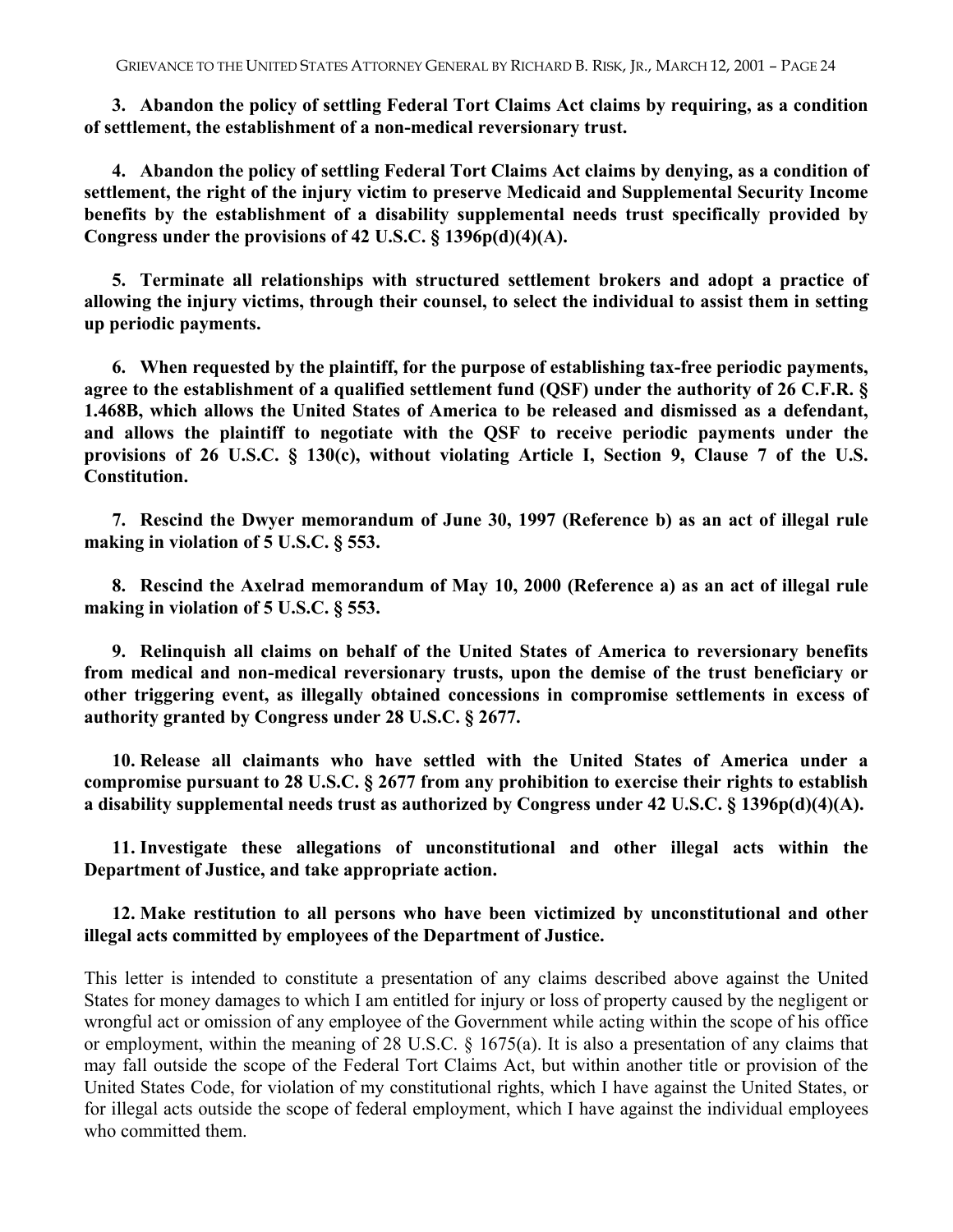It is a serious matter that the chief law enforcement agency for the United States of America is so deeply engrossed in unconstitutional and other illegal activity.

Respectfully submitted,

Richard B. Risk, Jr.

Attachments

 $\overline{a}$ 

Ever since the Secretary of the Treasury issued regulations in 1993 for the qualified settlement fund (QSF), 26 C.F.R. 1.468B, there has been debate within the structured settlement industry as to whether the phrases "one or more" and "at least one" really mean what they say. Assuming the Treasury Secretary meant to use those phrases in their plain meaning, some have expressed opinions that the Secretary exceeded the intent of Congress in authorizing the creation of a QSF for a single claimant. To understand why this debate has been taking place, one must examine the effects of the QSF on structured settlements.

Those who would like to see the QSF unacceptable for use with a single claimant include some liability insurers and the structured settlement brokers who work with them, often under some rebate arrangement, to settle claims on behalf of the tortfeasor. Use of a QSF eliminates them from the structured settlement transaction because the insured is left with no more liability. Plaintiff attorneys, who feel uneasy about turning over their client's financial future to an adversary, are discovering the QSF as a means of being able to select someone of their choice as the broker. Most structures involve single claimants.

Aside from the general contention that Congress never intended the QSF to be applied to a single claimant because the QSF was meant for mass tort claims, the main argument advanced by those who do not want the single-claimant QSF to be allowed is that it triggers constructive receipt under the "economic benefit" doctrine. If this doctrine becomes operative, there is loss of future tax benefits by the claimant. Under this common-law principle, the creation by an obligor of a fund in which the taxpayer has vested rights will result in immediate inclusion by the taxpayer of the amount funded. A "fund" is created when an amount is irrevocably placed with a third party, and a taxpayer's interest in such a fund is "vested" if it is nonforfeitable.

It is well established in law that, when a statute or regulation is more current and more specific, the statute or regulation overrides the common law. Such is the case of the qualified assignment transaction under section 130, when the payee is given a security interest in the annuity contract. Clearly, that ordinarily would trigger the economic benefit doctrine. Yet, the periodic payments are not taxed. The Internal Revenue Service has acknowledged in at least one Private Ruling (9703038) that the 1988 amendment to section 130(c) of the Code "was intended to allow assignments of periodic payment obligations without regard to whether the recipient has the current economic benefit of the sum required to produce payments." Yet, section 130 does not mention this intention, proving that a statute does not need specifically to spell out an override of the "economic benefit" doctrine.

The same thing applies to the single-claimant QSF. Congress was specific in its delegation of authority to the Treasury Secretary, who in turn specifically authorized a single-claimant QSF. The economic benefit common-law rule is overridden, even though the Code (section 468B this time) is once again silent on this question.

The congressional intent and current economic benefit arguments by those opposed to them were persuasive for several years, and the annuity companies would not accept assignments from single-claimant QSFs. Recently, others began to dispute these arguments. Major life insurance markets have begun to accept, through their assignment entities, periodic

<sup>&</sup>lt;sup>i</sup> Detractors claim that the QSF cannot be used in situations involving a single plaintiff, somehow trying to make us believe that the language in 26 C.F.R. § 1.468B-1(c)(2) that says "one or more" actually means "two or more." But, these are the same people who tried to make us believe that knowledge of the cost of the annuity in a structured settlement constitutes constructive receipt and that a structured settlement broker engaged by a plaintiff will cause the plaintiff to be in constructive receipt. These are largely the defense brokers and others, including liability insurers, who want to maintain the status quo that tends to protect the defense broker's *quid pro quo* relationship with the defendant or insurer.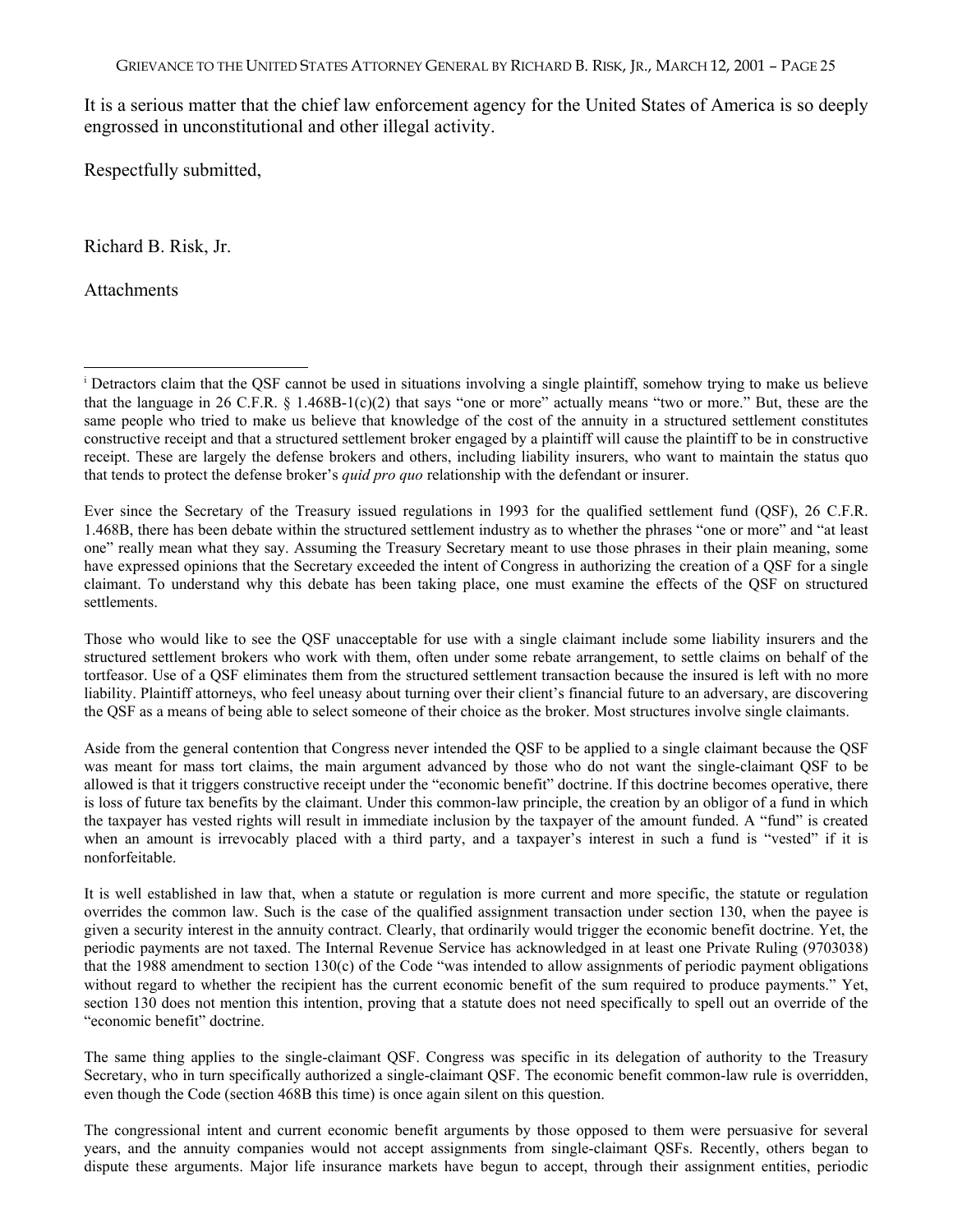-

payment liabilities from QSFs in which a single claimant is the beneficiary. John Hancock Life and CGU Life recently announced that they will assume the future payment obligation from single-claimant QSFs. Otto J. Preikszas, Jr., an attorney in John Hancock's tax law department, provided the following opinion to his company's management:

I do not believe that a single claimant is in constructive receipt of a fund's assets merely because he or she is the only claimant and, therefore, at some time must receive such assets.... Such single claimant must have some right to recover or to use the assets without restriction or limitation in order to be in constructive receipt of the fund's assets.

Income Tax [Treasury] Regulations § 1.451-2(a) provides that income is constructively received in the taxable year during which it is credited to the individual's account, set apart for the individual, or otherwise made available so that the individual may draw upon it at any time. Income is not constructively received if the individual's control of its receipt is subject to substantial limitations and restrictions. Typically an individual is found to be in constructive receipt of income if the individual has the right to either elect a cash payment in lieu of deferring receipt of income, has the right to terminate a deferral arrangement at will (without giving up any "valuable rights") and receive a cash payment and, in some cases, if the arrangement is funded.

Unless a single claimant of a fund has a right to elect a cash payment in lieu of fund establishment or to terminate the fund at will and receive a cash payment (or has a similar such right), it is my position that such a claimant is not in constructive receipt of the fund's assets merely because that person is a single claimant....

In addition, please note that, in Revenue Procedure 93-34, the IRS provides rules under which a 468B fund will be considered a "party in interest" for purposes of Code section 130. I am not aware of any provision under section 130 that would cause a single claimant to be in constructive receipt of any amount of a qualified assignment established on his or her behalf merely because there is only one claimant. In fact, the Conference Committee Reports with respect to TAMRA provide that a liability assignment is treated as a qualified assignment notwithstanding that the recipient is provided creditor's rights against the assignee greater than those of a general creditor. [Emphasis his.] No amount is currently includible in the recipient's income solely because the recipient is provided creditor's rights that are greater than the rights of a general creditor. (This is the funding aspect of constructive receipt.)

Finally, I note that Income Tax Regulations  $\S$  1.468B-3(f)(2)(ii) provides that, to the extent that the transferor of amounts to fund acquires a right to a refund or reversion of the fund's assets, it is in constructive receipt of such assets. There is no other regulation under section 468B (or section 130) dealing with instances in which a claimant may be in constructive receipt.

Based on the above, it is my opinion that a single claimant of a section 468B fund is not in constructive receipt of the fund's assets merely because such person is the only claimant.

A further examination of Congress' intent creating designated settlement funds and in delegating authority to the Secretary of the Treasury to promulgate regulations governing these funds demonstrates conclusively that such funds may be used when there is only a single claimant.

The Code, 26 U.S.C. § 468B(d)(2), defines a "designated settlement fund" as any fund "which is established pursuant to a court order and which extinguishes completely the taxpayer's tort liability with respect to claims described in subparagraph (D)...[and] which is established for the principal purpose of resolving and satisfying present and future claims against the taxpayer (or any related person or formerly related person) arising out of personal injury, death, or property damage...." The Code also authorizes a tax deduction for payment into the fund by saying "[f]or purposes of section 461(h), economic performance shall be deemed to occur as qualified payments are made by the taxpayer to a designated settlement fund." [26 U.S.C. § 468B(a).] There is no suggestion whatsoever in the language of the Code that more than one claimant is required, unless one unreasonably construes the term found in subparagraph  $(d)(2)(D)$ , "satisfying present and future claims," to mean a requirement of multiple claimants. The Treasury Secretary obviously did not make this interpretation.

Section 468B was created to give a defendant in a mass tort claim the ability to settle it even before all the plaintiffs have been identified. But, there is no way to be sure that there would be multiple claimants if they have not been identified at the time the QSF is established.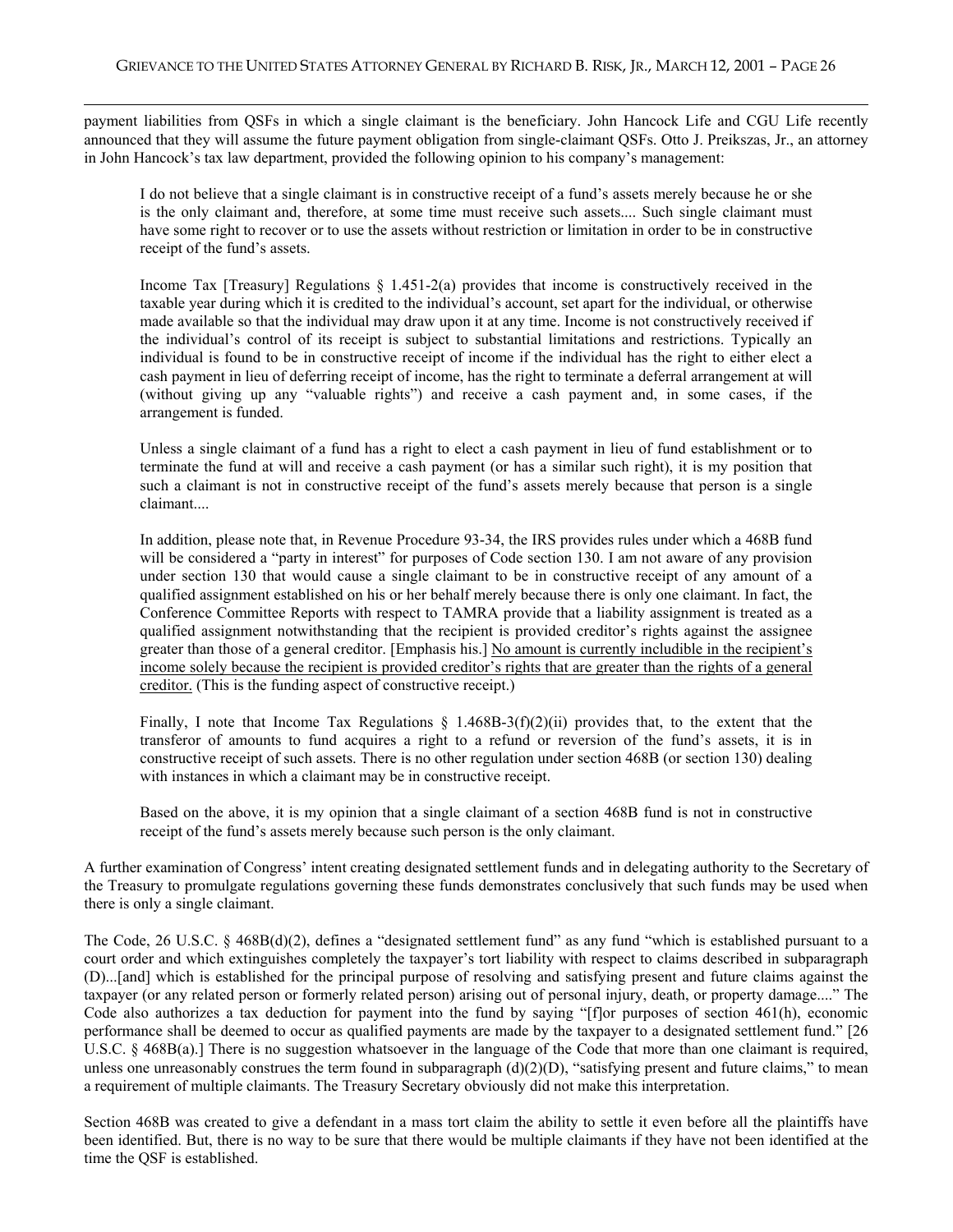Suppose there was an explosion and fire in a building with the potential to have killed several people, but with the number of occupants at the time of the explosion and fire unknown. One body is recovered and the spouse brings suit on a negligence theory against the building owner. The liability insurer obtains a court order to establish a QSF on the probability that there were more victims, obtaining release of tort liability from all victims, known and unknown. The QSF is substituted for the building owner under a novation and assumes all liability for the damages caused by the explosion and fire. If no more victims are identified, the entire fund assets may be paid to only one claimant.

Certainly, the drafters of this statute anticipated this scenario or one similar and never intended that the surviving spouse of the single victim would lose the tax benefits that otherwise would have resulted had there been more than one victim.

The Secretary of the Treasury, in issuing 26 C.F.R. § 1.468B, defined a "qualified settlement fund" as a "fund, account, or trust [that] satisfies the requirements...if

"(1) It is established pursuant to...and is subject to the continuing jurisdiction of [a] governmental authority;

-

"(2) It is established to resolve or satisfy one or more contested or uncontested claims that have resulted or may result from an event (or related series of events) that has occurred and that has given rise to at least one claim asserting liability [Emphasis added.] (i) Under [CERCLA]; or (ii) Arising out of a tort, breach of contract, or violation of law; or (iii) Designated by the Commissioner in a revenue ruling or revenue procedure; and

"(3) The fund, account, or trust is a trust under applicable state law, or its assets are otherwise segregated from other assets of the transferor (and related persons)."

In the unlikely event that the Secretary inadvertently used the word "one" more than once in defining a QSF, intending to mean "two" (as some claim), there was plenty of opportunity to say that a fund involving a single-claimant did not qualify. Subparagraph (g) lists "excluded liabilities" and fails to name any liability involving a single claimant.

Additionally, the proposed Treasury Regulations § 1.468B, in its entirety, was subject to the rule making procedure prescribed in section 553 of the Administrative Procedure Act. This process calls for publication in the Federal Register and the opportunity for the public to voice opinions before the rule can take effect. If the use of the word "one" was inadvertent, any perceived unintended impact could have been raised during this process. Evidently, the use of the word "one" was not questioned. The reasonable conclusion is that it was intended.

Treasury Regulations § 1.468B-1(k) gives seven scenarios, stating whether or not the acts taken would result in a QSF or what actions must be taken to qualify the fund. In no example is it suggested that having only a single claimant would disqualify the fund. And, as Preikszas notes, section 1.468B-3(f)(2)(ii) is the only instance in both the Code and Treasury Regulations, based on Code sections 130 and 468B, where an instance of constructive receipt is described. There was plenty of opportunity for Congress or the IRS, through the Code and Treasury Regulations, to preclude the use of a QSF for a single claimant on the economic benefit theory. Its use in single-claimant cases was not precluded.

It would seem reasonable that, because it promulgated the regulations authorizing a single-claimant QSF, the IRS has no inclination to challenge the validity of a fund so created. The IRS must live by its own rules, just as a taxpayer has a right to rely on them.

It has been suggested by some that the Secretary exceeded the authority granted by Congress under the statute in authorizing the use of the QSF for "at least one claim asserting liability." As such, these people contend, there is no authority for the single-claimant QSF. Section 7805(a) of the Code provides this authority:

Except where such authority is expressly given by this title to any person other than an officer or employee of the Treasury Department, the Secretary [of the Treasury] shall prescribe all needful rules and regulations for the enforcement of this title, including all rules and regulations as may be necessary by reason of any alteration of law in relation to internal revenue.

With this broad charter granted to the Secretary, there have been challenges over the years to the Secretary's authority. It may be helpful to review some rules of construction from the United States Supreme Court cited in 26 U.S.C.A. § 7805: